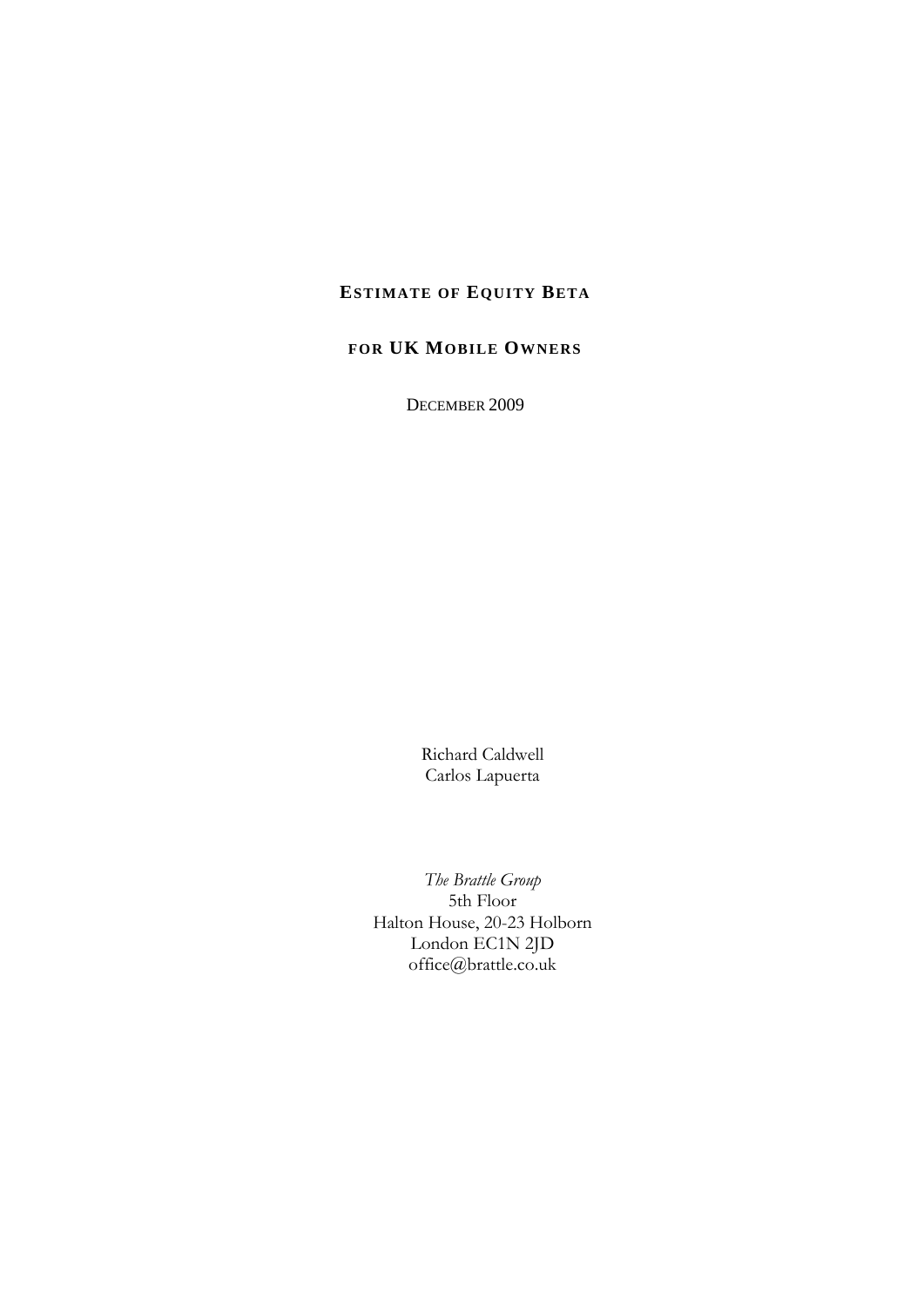# **Contents**

| 3 |  |
|---|--|
|   |  |
|   |  |
|   |  |
|   |  |
|   |  |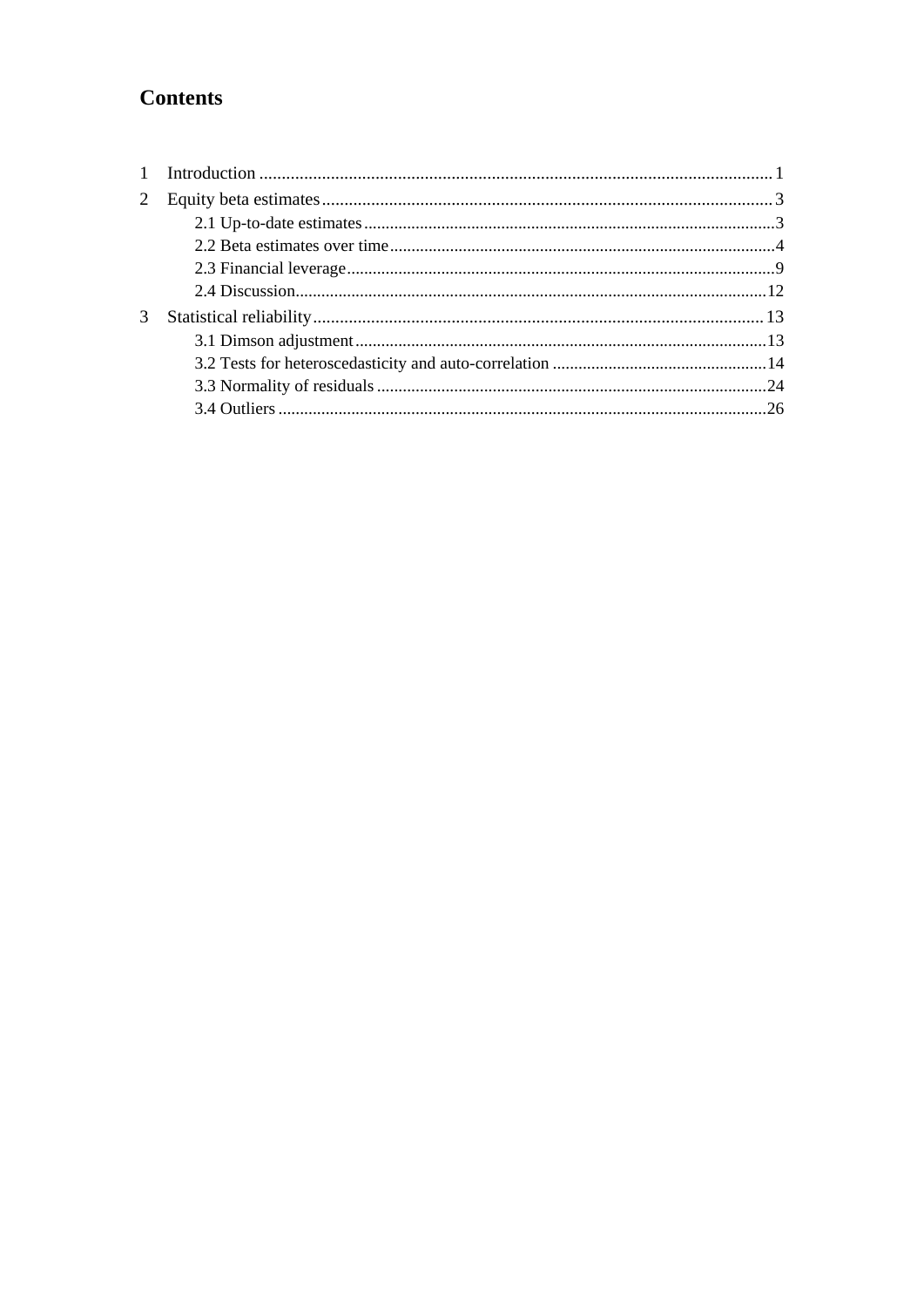## **1 Introduction**

Ofcom has asked us to estimate the equity betas for the parent companies of the four UK mobile phone networks: Vodafone, Telefonica, France Telecom and Deutsche Telekom. We understand that Ofcom intends to use these estimates to inform its decision on the level of UK mobile call termination charges. We perform various analyses and present beta estimates for the four parent companies. Two important caveats apply:

- 1. None of the four UK mobile operators has a dedicated tracking stock. The closest available stock market data relates to the four parent companies and those companies engage in a diverse range of telecoms and IT activities in addition to UK mobile. Without further analysis, it remains unclear the extent to which the observed betas for the parent companies reflect the particular risks associated with UK mobile or the risks associated with the parent companies' other activities.
- 2. While we examine the statistical robustness of the observed betas, we do not assess in detail the broad effect of the credit crisis on the observed betas nor do we assess whether the immediate past could be a reliable guide to the future period of interest to Ofcom. This issue also needs further work before we could make any firm recommendations concerning the relevance of the beta estimates presented in this report to the calculation of mobile call termination fees.

In this report, we adopt the same methodology as in other previous engagements for Ofcom.<sup>1</sup> We calculate daily returns from holding stock in the four parent companies and from holding a market index. We examine data for three market indices: the FTSE All-Share reflecting all stocks trading on the London Stock Exchange, the FTSE All-World reflecting a large proportion of publicly traded stocks around the world, and the FTSE All-EU reflecting the EU portion of the FTSE All-World. As is standard, we perform a regression of the daily returns on each company against the daily returns on the market index. The regression coefficient is the equity beta. We use market data up to and including November 21st 2009.

Previous work for Ofcom examined beta estimation methods.<sup>2</sup> One issue concerned the frequency with which to measure stock returns: whether to use daily, weekly or even monthly returns. Analysts might use weekly or monthly returns if there is a concern about the liquidity of stock trading. No such concern exists in this case. All four of the major telecoms stocks under examination are amongst the most liquid stocks around. All of our estimates therefore focus on daily returns. Another methodological choice relates to the duration of the data window. We focus on a two-year window in this report, while also reporting the results from a one-year window. Two-years provides a sizeable sample of daily stock returns without extending so far back in time as to include data from periods before the four companies made significant operational changes.

<sup>&</sup>lt;sup>1</sup> See, for example, *Updated Estimate of BT's Equity Beta* (October 2008) and *An Estimate of the Equity Beta of BskyB* (March 2009).

<sup>2</sup> See *Issues in beta estimation for UK mobile operators*, July 2002.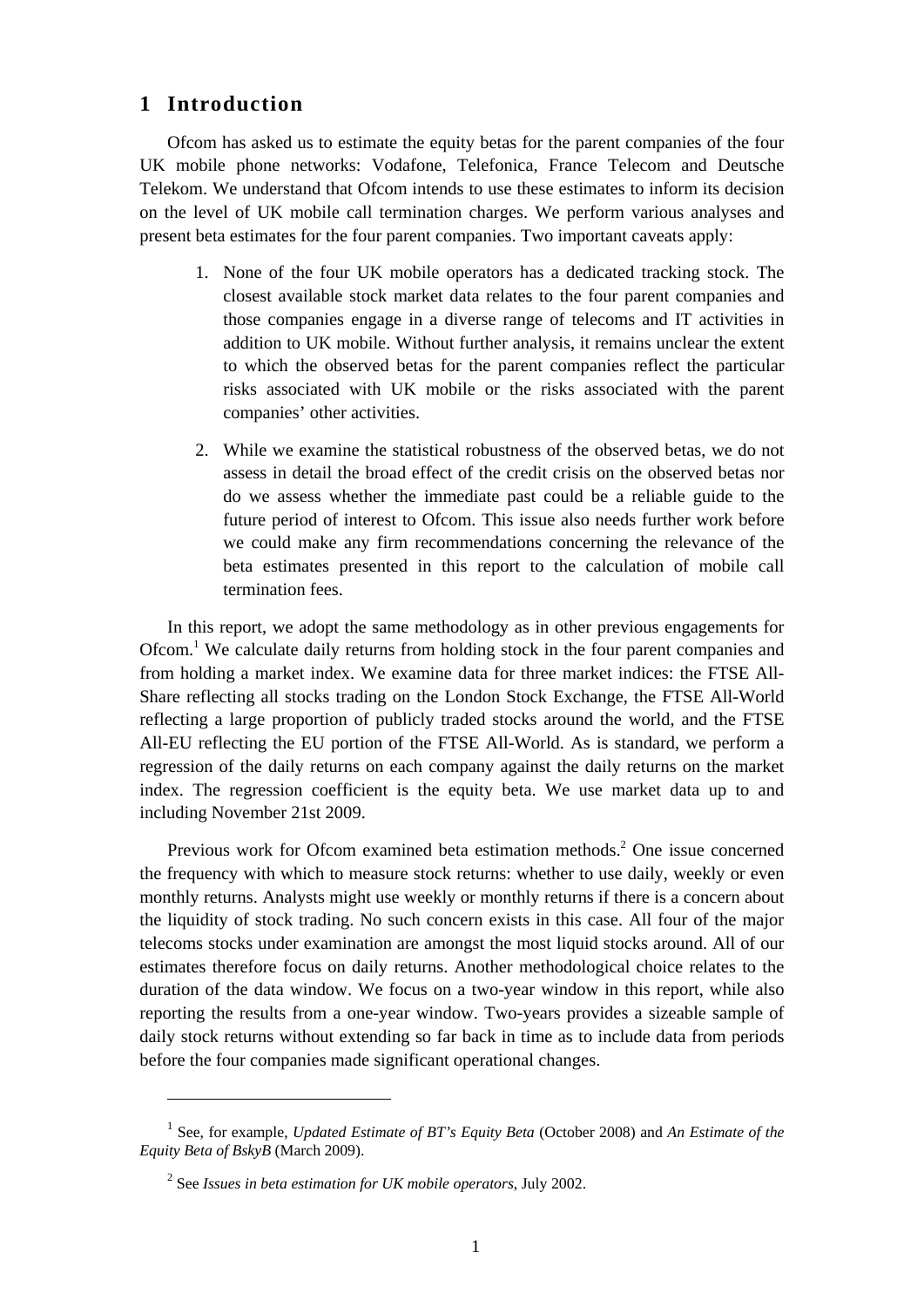Chapter 2 presents beta estimates for the four companies. Chapter 3 reports the results of several tests of the statistical reliability of the beta estimates.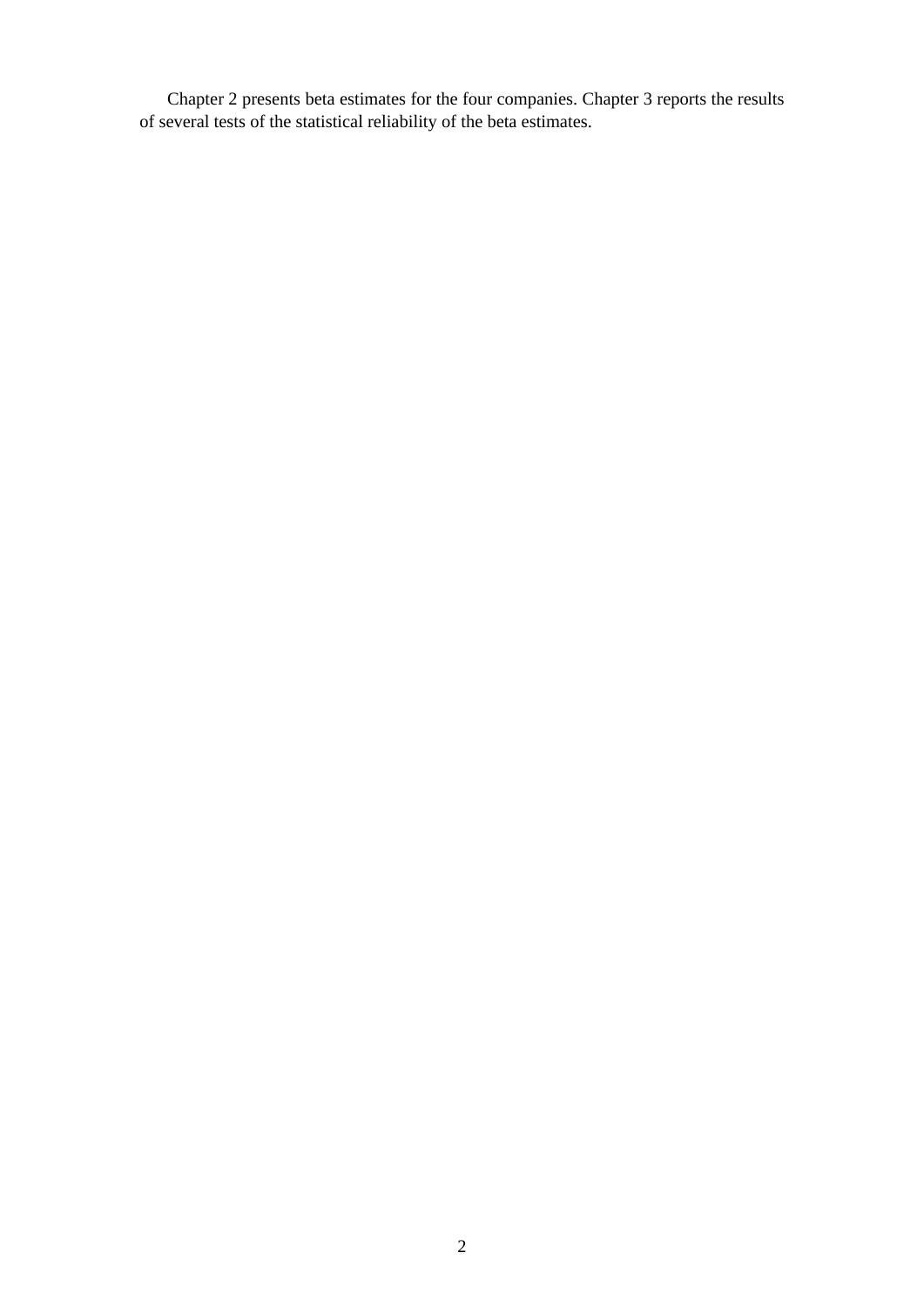### **2 Equity beta estimates**

#### **2.1 Up-to-date estimates**

Table 1 reports up-to-date beta estimates for the four parent companies. All of the estimates rely on daily return data. We report separate one and two year beta estimates as well as separate estimates against the three market indices. All of the various estimates reflect data up to November 21st 2009.

|                                        | 1Yr  |           |      |      |      | 2Yr       |      |      |
|----------------------------------------|------|-----------|------|------|------|-----------|------|------|
|                                        | Beta | <b>SE</b> | Low  | High | Beta | <b>SE</b> | Low  | High |
| <b>Vodafone</b>                        |      |           |      |      |      |           |      |      |
| All-Share                              | 0.77 | 0.07      | 0.64 | 0.90 | 0.84 | 0.04      | 0.76 | 0.92 |
| All-World                              | 0.52 | 0.08      | 0.35 | 0.68 | 0.66 | 0.06      | 0.54 | 0.78 |
| $All-EU$                               | 0.56 | 0.06      | 0.44 | 0.68 | 0.71 | 0.04      | 0.63 | 0.80 |
| <b>Telefonica</b>                      |      |           |      |      |      |           |      |      |
| All-Share                              | 0.47 | 0.04      | 0.40 | 0.54 | 0.67 | 0.03      | 0.61 | 0.72 |
| All-World                              | 0.48 | 0.05      | 0.38 | 0.58 | 0.64 | 0.04      | 0.56 | 0.73 |
| All-EU                                 | 0.53 | 0.04      | 0.46 | 0.60 | 0.72 | 0.03      | 0.67 | 0.77 |
| <b>France Telecom</b>                  |      |           |      |      |      |           |      |      |
| All-Share                              | 0.35 | 0.05      | 0.25 | 0.44 | 0.51 | 0.03      | 0.45 | 0.58 |
| All-World                              | 0.40 | 0.06      | 0.27 | 0.52 | 0.55 | 0.05      | 0.46 | 0.64 |
| $All-EU$                               | 0.41 | 0.05      | 0.32 | 0.50 | 0.57 | 0.03      | 0.50 | 0.63 |
| <b>Deutsche Telekom</b>                |      |           |      |      |      |           |      |      |
| All-Share                              | 0.46 | 0.05      | 0.36 | 0.57 | 0.62 | 0.04      | 0.54 | 0.69 |
| All-World                              | 0.54 | 0.07      | 0.40 | 0.67 | 0.69 | 0.05      | 0.58 | 0.79 |
| All-EU                                 | 0.48 | 0.05      | 0.38 | 0.59 | 0.64 | 0.04      | 0.56 | 0.72 |
| <b>Simple Average Across Companies</b> |      |           |      |      |      |           |      |      |
| All-Share                              | 0.51 |           |      |      | 0.66 |           |      |      |
| All-World                              | 0.48 |           |      |      | 0.64 |           |      |      |
| All-EU                                 | 0.50 |           |      |      | 0.66 |           |      |      |

**Table 1: Up-to-date beta estimates** 

One unsurprising characteristic of the estimates is that there appear to be slight differences between the betas against the three different market indices. For example, Telefonica, France Telecom and Deutsche Telekom all report slightly lower betas against the FTSE All-Share than betas against the two other indices. We might expect this result in part because these companies earn the majority of cash flow outside the UK. However, none of the differences between the beta estimates calculated against different indices are statistically meaningful.

There is one exception: Vodafone. It displays higher betas versus the FTSE All-Share than all the other indices. There seems a clear explanation for this phenomenon. Vodafone represents as much as 5% of the All-Share by market capitalisation.<sup>3</sup> This means that Vodafone's performance contributes materially to the overall performance of the FTSE All-Share. As a result, we expect to find a higher regression coefficient against the All-Share than against other indices to which Vodafone does not contribute so highly. A

<sup>&</sup>lt;sup>3</sup> According to the latest LBS Risk Measurement Service publication, Vodafone's average market capitalisation was close to £74 bn, while the overall market capitalisation of the FTSE All-Share was £1,627 bn.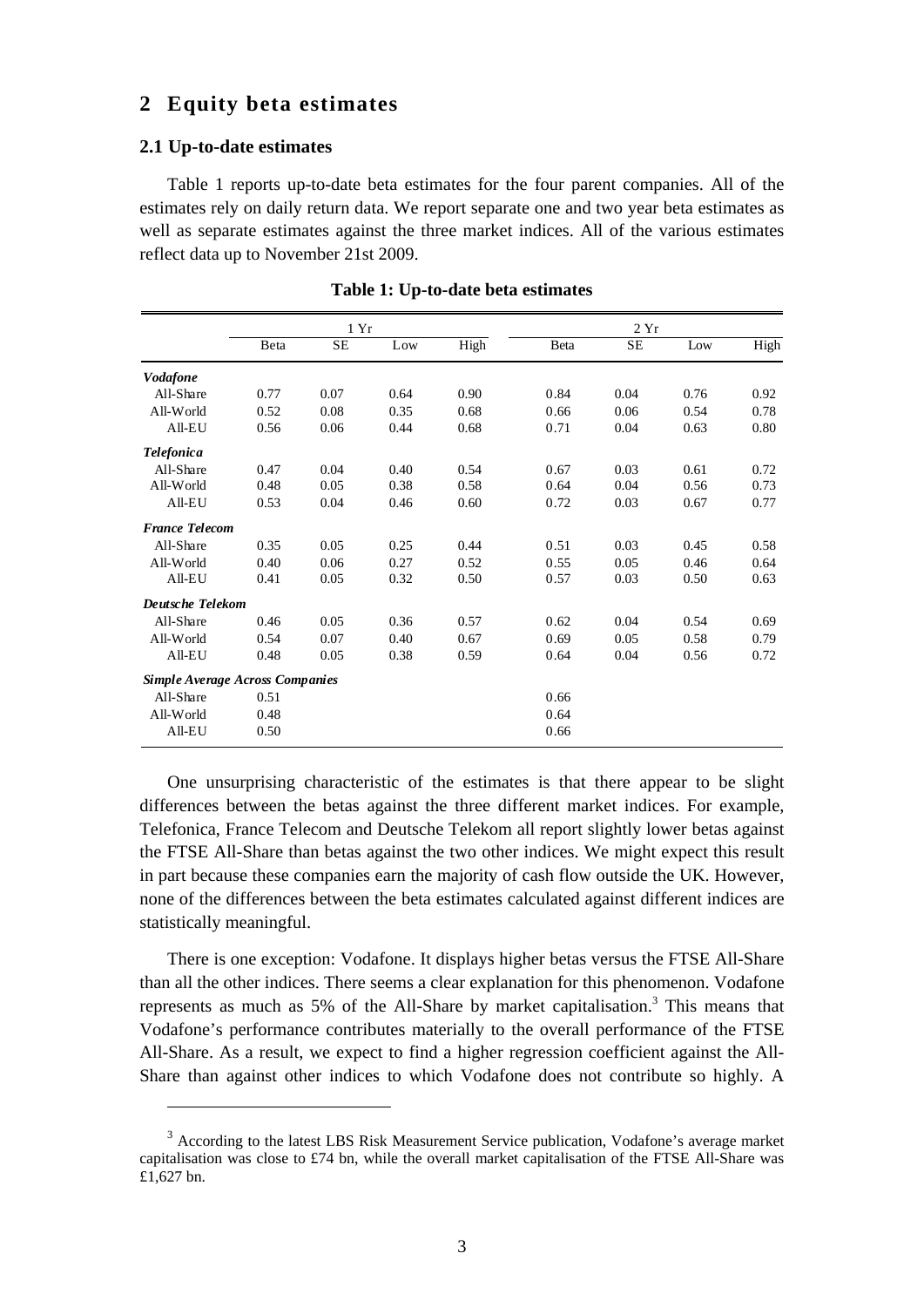simple calculation reveals that the scale of Vodafone's contribution to the FTSE All-Share could result in an additional 0.2-0.3 to the observed beta.<sup>4</sup> This premium does not reflect additional financial risk, just the relative magnitudes of Vodafone and the UK stock market.

A second characteristic of the beta estimates is that the two-year betas come in a bit higher than the one-year estimates. This feature is universal across both companies and indices. As we will see from subsequent graphs, this may reflect a recent downward movement in the one-year estimates, from which the two-year estimates have been so far largely immune.

A third characteristic is that there is relatively little spread in the equity beta estimates across the four companies. For example, against the FTSE All-World, the two-year betas for all four companies fall within a range of 0.14 (0.55-0.69). Again, the only exception is the beta estimate for Vodafone calculated against the FTSE All-Share. And again, the obvious explanation is Vodafone's large share of the FTSE All-Share by market capitalisation.

#### **2.2 Beta estimates over time**

Financial markets saw unusual volatility during the heart of the credit crisis. Many stock prices and indices fell dramatically and several major financial institutions experienced financial distress. We test whether these unusual conditions seriously affected equity betas. We compare the estimates in Table 1 with the results of a second set of regressions, using data just prior to the collapse of Lehman Brothers in September 2008. Table 2 shows the results.

<sup>&</sup>lt;sup>4</sup> Imagine that daily stock returns for Vodafone and the rest of the market were normally distributed. We use the random number generator in excel to generate 250 random separate daily return draws for the market. We then construct the return for Vodafone as an assumed beta times the market return plus a randomised error term. We assume that the error term is normally distributed and the magnitude of the errors corresponds with the variance of Vodafone's historic returns. We construct a third randomised return series by combining the randomised return series for Vodafone with that for the rest of the market. We give the randomised Vodafone series the weight of 0.05 and the randomised series for the rest of the market the weight 0.95. The weights correspond with Vodafone's share of the FTSE All-Share by market capitalisation. We are now able to examine the relationship between the randomised Vodafone return series and the randomised return series for the rest of the market, and then to repeat the exercise for the randomised Vodafone return series and the third series constructed to look like the FTSE All-Share including Vodafone's contribution by market capitalisation. The beta verses the FTSE All-Share reconstruction comes in roughly 0.2 and 0.3 higher than that verses the rest of the market excluding Vodafone.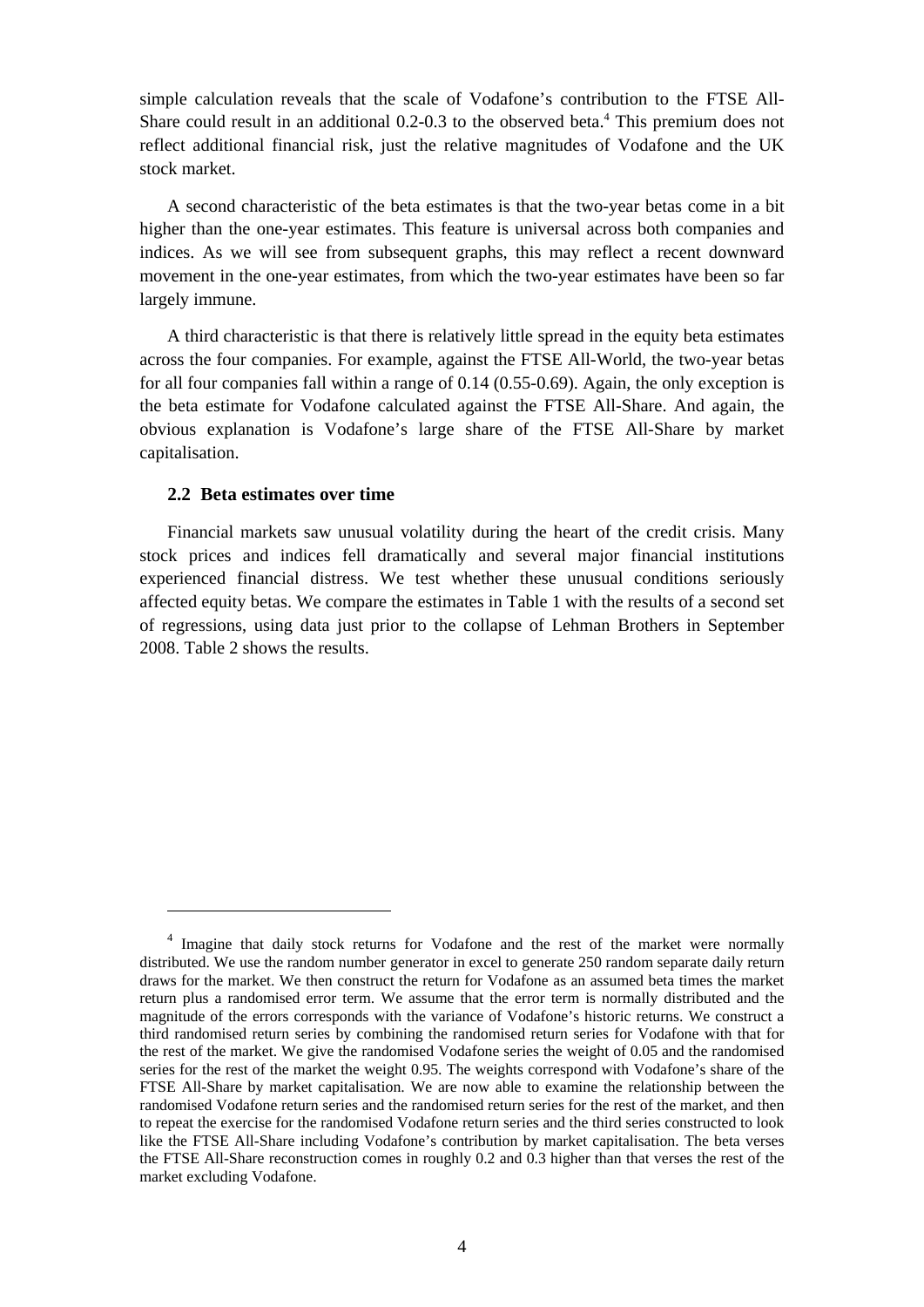|                                        |            | 1 Yr      |            |      |            | 2Yr  |            |      |  |  |
|----------------------------------------|------------|-----------|------------|------|------------|------|------------|------|--|--|
|                                        | Pre-Lehman |           | Up-to-date |      | Pre-Lehman |      | Up-to-date |      |  |  |
|                                        | Beta       | <b>SE</b> | Low        | High | Beta       | SE   | Low        | High |  |  |
| <b>Vodafone</b>                        |            |           |            |      |            |      |            |      |  |  |
| All-Share                              | 0.87       | 0.08      | 0.77       | 0.07 | 0.93       | 0.06 | 0.84       | 0.04 |  |  |
| All-World                              | 0.82       | 0.12      | 0.52       | 0.08 | 0.90       | 0.09 | 0.66       | 0.06 |  |  |
| All-EU                                 | 0.88       | 0.09      | 0.56       | 0.06 | 0.94       | 0.06 | 0.71       | 0.04 |  |  |
| <b>Telefonica</b>                      |            |           |            |      |            |      |            |      |  |  |
| All-Share                              | 0.71       | 0.06      | 0.47       | 0.04 | 0.73       | 0.04 | 0.67       | 0.03 |  |  |
| All-World                              | 0.80       | 0.08      | 0.48       | 0.05 | 0.84       | 0.06 | 0.64       | 0.04 |  |  |
| All-EU                                 | 0.86       | 0.06      | 0.53       | 0.04 | 0.87       | 0.04 | 0.72       | 0.03 |  |  |
| <b>France Telecom</b>                  |            |           |            |      |            |      |            |      |  |  |
| All-Share                              | 0.53       | 0.07      | 0.35       | 0.05 | 0.58       | 0.05 | 0.51       | 0.03 |  |  |
| All-World                              | 0.58       | 0.10      | 0.40       | 0.06 | 0.65       | 0.07 | 0.55       | 0.05 |  |  |
| All-EU                                 | 0.64       | 0.07      | 0.41       | 0.05 | 0.68       | 0.05 | 0.57       | 0.03 |  |  |
| <b>Deutsche Telekom</b>                |            |           |            |      |            |      |            |      |  |  |
| All-Share                              | 0.45       | 0.07      | 0.46       | 0.05 | 0.49       | 0.05 | 0.62       | 0.04 |  |  |
| All-World                              | 0.58       | 0.09      | 0.54       | 0.07 | 0.62       | 0.07 | 0.69       | 0.05 |  |  |
| All-EU                                 | 0.54       | 0.07      | 0.48       | 0.05 | 0.57       | 0.05 | 0.64       | 0.04 |  |  |
| <b>Simple Average Across Companies</b> |            |           |            |      |            |      |            |      |  |  |
| All-Share                              | 0.64       |           | 0.51       |      | 0.68       |      | 0.66       |      |  |  |
| All-World                              | 0.69       |           | 0.48       |      | 0.75       |      | 0.64       |      |  |  |
| All-EU                                 | 0.73       |           | 0.50       |      | 0.77       |      | 0.66       |      |  |  |

**Table 2: Beta estimates pre and post Lehman collapse** 

Table 2 shows the importance of timeframe. For Vodafone, Telefonica and France Telecom, pre-Lehman beta estimates come in a little above estimates reflecting the most up-to-date data, indicating a recent decline in betas. The same effect does not appear for Deutsche Telekom, where the pre-Lehman beta estimates are statistically indistinguishable from those reflecting the most up-to-date data. Figure 1 to Figure 4 plot "rolling" two-year beta estimates. All of the plots keep the duration of the beta estimation window constant through time. They simply shift the two-year data window forward as time passes.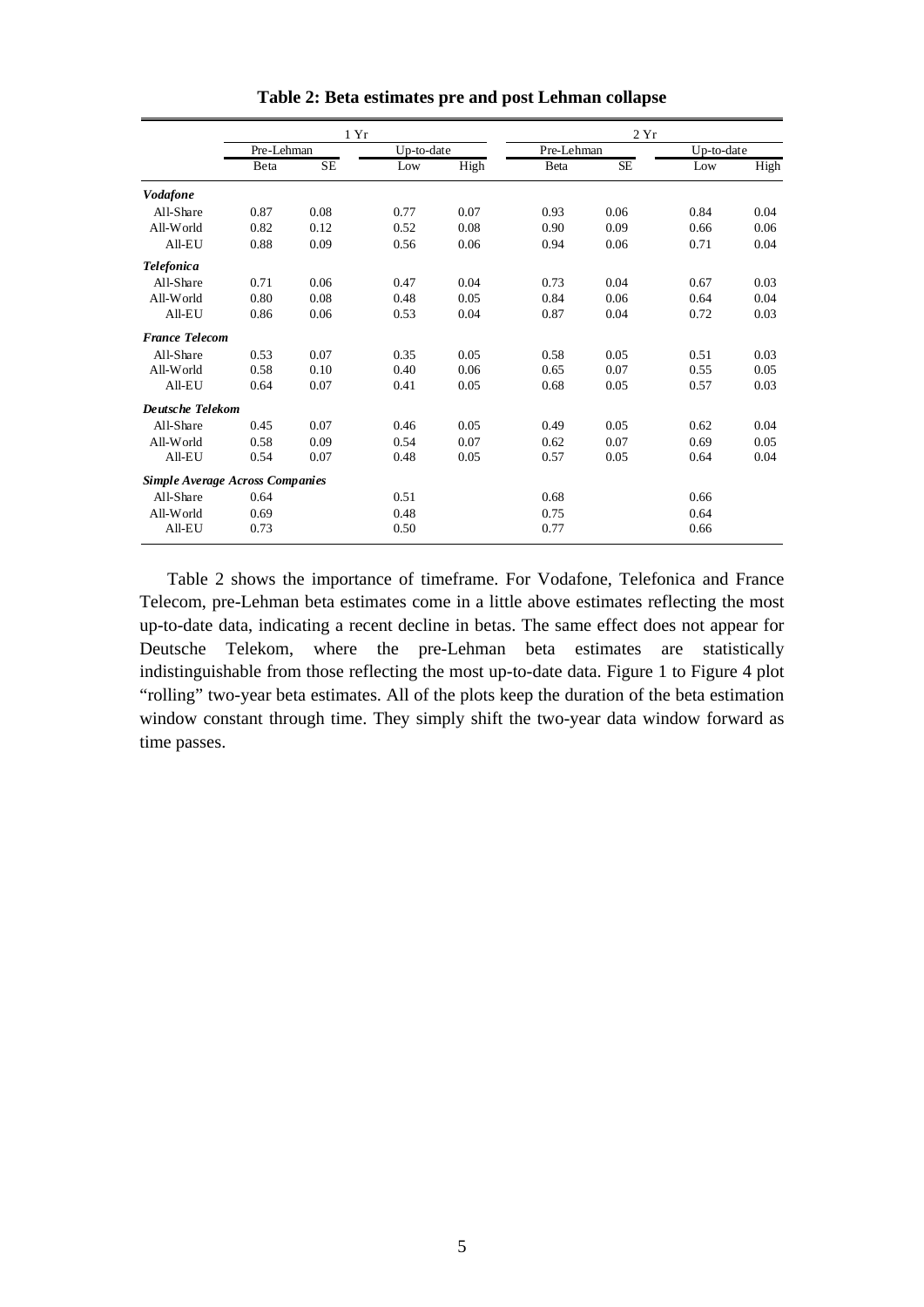

**Figure 1: Vodafone two-year rolling beta** 



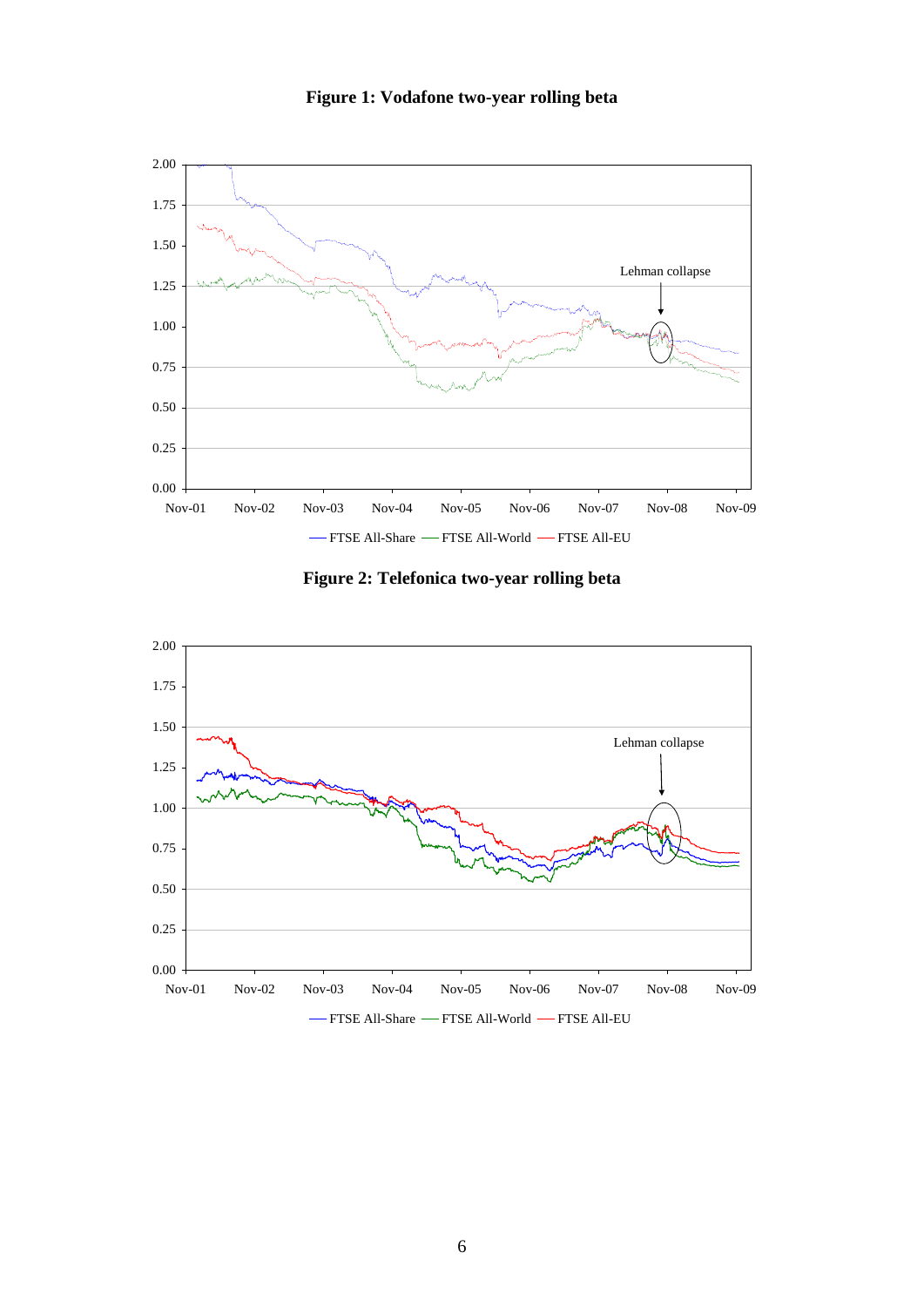

**Figure 3: France Telecom two-year rolling beta** 

**Figure 4: Deutsche Telekom two-year rolling beta** 



The most striking thing is the obvious similarity between the four plots. All four telecoms companies have seen a substantial reduction in their observed equity betas since 2002-2004. As we document in a subsequent section, changes in financial leverage cannot be the explanation.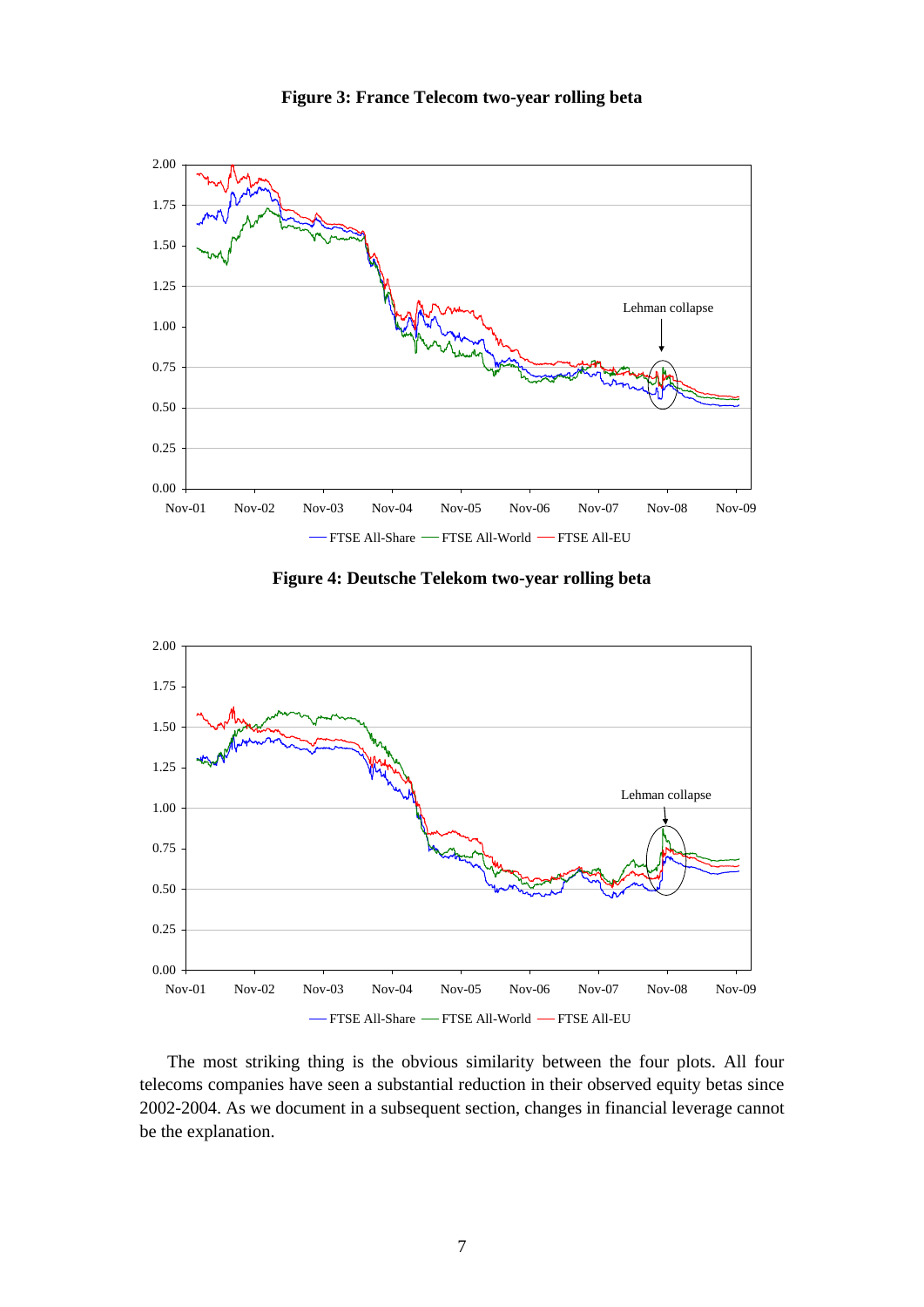One possible explanation is changing investor perceptions about the risk attached to telecoms stocks. In other words, investors now consider all four of these companies more like traditional utilities than in the past. Perhaps the reduction in risk stems in part from the bursting of the tech bubble. In its aftermath, investors may have been concerned that mobile stocks would promise much and deliver little. Several years of solid performance have finally persuaded investors otherwise and proved the resilience of telecoms majors.

An alternative and potentially complementary explanation might focus on the increasing maturity of mobile and other telecoms networks. Back in 2000, perhaps investors perceived the need for extensive investment to expand young and geographically limited networks. Extensive capex almost resembles fixed financial obligations like debt, because the investors could not expect to earn money without them. However, once major network expansion was completed and investments sunk, the companies could settle down to enjoy relatively stable and positive free cash flows. A reduction in "operational gearing" as networks matured may have prompted a reduction in the risk perceived by investors. This effect is present in other capital intensive industries such as toll roads, and the effect of operating leverage on risk is well documented in the literature. Further work would be required to identify whether operating leverage reductions could explain part of the apparent reduction in risk for all four telecoms companies.

Another striking thing about the four rolling beta plots is the volatility of the two-year beta estimates around September and October 2008, during the heart of the credit crisis. The extreme volatility of stock market movements around the world at that time seems to shift the two-year betas slightly (i.e. the lines wobble). Yet the events of September and October 2008 as a whole do not seem to alter the general trend of the rolling betas or cause a significant step-change in the level of the beta estimates. Only for Deutsche Telekom could we say that a step change occurred in September 2008, and this of the order of 0.20. Nevertheless, soon afterwards, the observed beta for Deutsche Telekom gives up most of the step gain from September, and it now sits at a level very similar to where it was in August 2008. In section three, we identify which particular data points exert the greatest influence on the beta estimates and investigate the impact of these points on the beta estimates. We find that the standard OLS betas are broadly stable to the exclusion of influential data points.

As highlighted earlier, we observe a slight downward trend in the two-year beta estimates since the heart of the credit crisis. Underlying the recent downward trend in the two-year betas may be a further step change in investors' risk perception of telecoms networks since the collapse of Lehman, as part of a fundamental re-evaluation of risk and a "flight to safety". A step change in risk perceptions will flow through slowly to the twoyear beta estimate as more recent post-Lehman data replaces pre-crisis data. Potentially consistent with this view is the shape of the one-year beta estimates, which indicate a recent downward step change in the level of the betas. This step change occurs as data from before the Lehman collapse falls out of the rolling one-year data window and are replaced by more recent returns. Figure 5 plots rolling one-year beta estimates against the FTSE All-World for all four companies.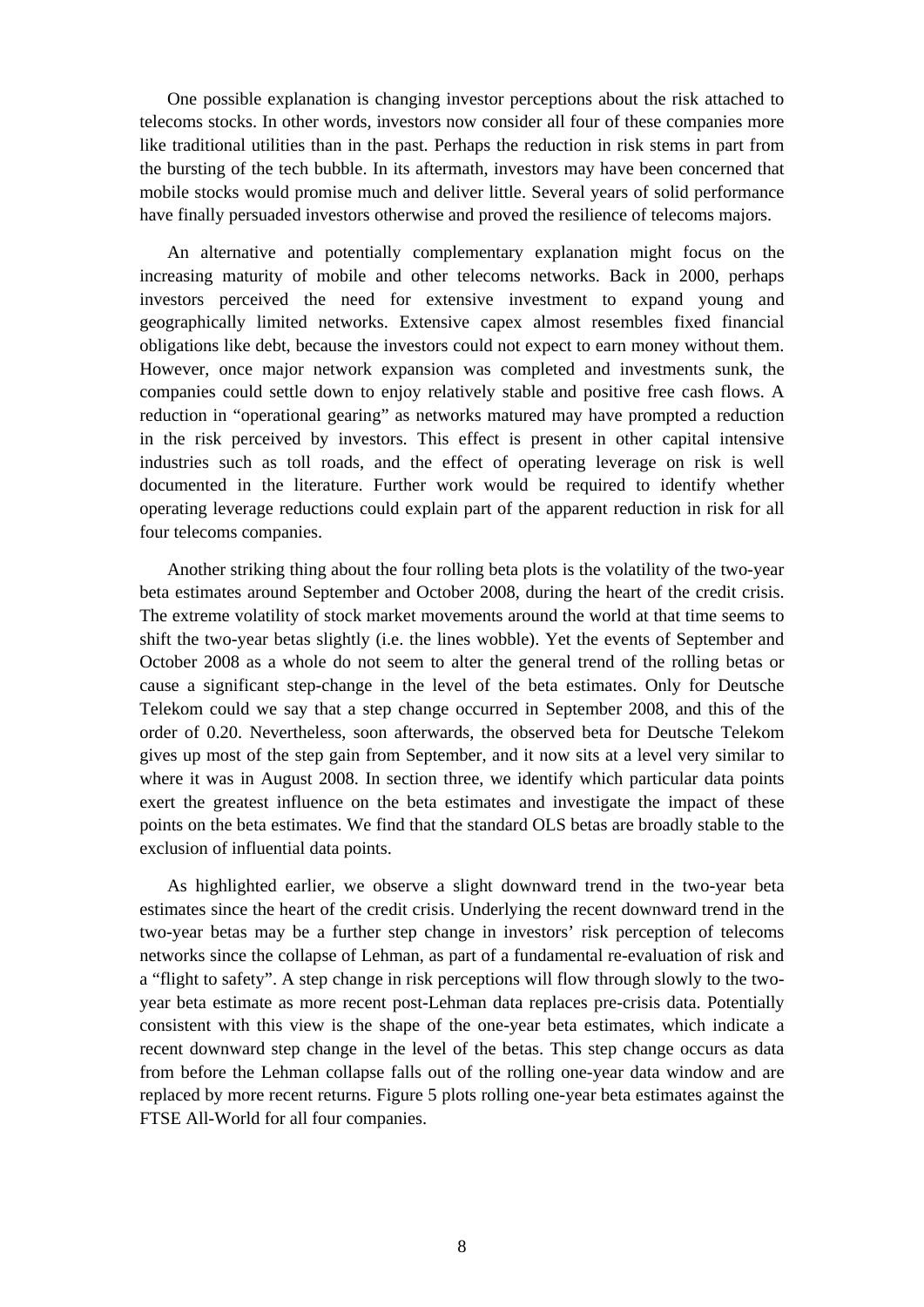

**Figure 5: Rolling one-year betas against FTSE All-World** 

However, before we conclude that risk has reduced, we must note that the magnitude of the step change observed in the one-year betas remains within or close to twice the standard error. We cannot yet conclude that the more recent estimates are statistically different from those previous.

Also, an alternative explanation remains consistent with the observed patterns over time. Perhaps telecom/utilities perform differently in normal economic conditions than in crises. For example, investors might expect utility performance to be consistent with a beta of 0.75 during normal times, but then during crises, to outperform the market consistent with a beta of only 0.5. Performing at 0.75 during normal times and 0.5 during crises would result in overall utility returns greater than implied by a consistent 0.5 beta level throughout the crisis. In effect, investors might expect utilities to go up with the market during normal times at 0.75, but then in crises to go down with the market to less extent, consistent with only a 0.5 beta. As a result, investors might expect higher overall returns from utilities than predicted by the pure "crisis" beta of 0.5. Further investigation of the effects of the credit crisis is warranted but remains outside the scope of this report.

#### **2.3 Financial leverage**

Equity risk reflects the combination of underlying business risk (to do with the variability of revenues and the extent of fixed costs) and financial risk (to do with the presence of fixed debt obligations). Other things equal, the more debt a company has outstanding, the greater the equity risk and the higher the equity beta. In general, we would not consider trustworthy betas for companies experiencing extreme changes in financial leverage throughout the data window.

We obtained data on the amount of debt outstanding for each of the four telecoms companies between 2004 and the present. We obtained the majority of the data from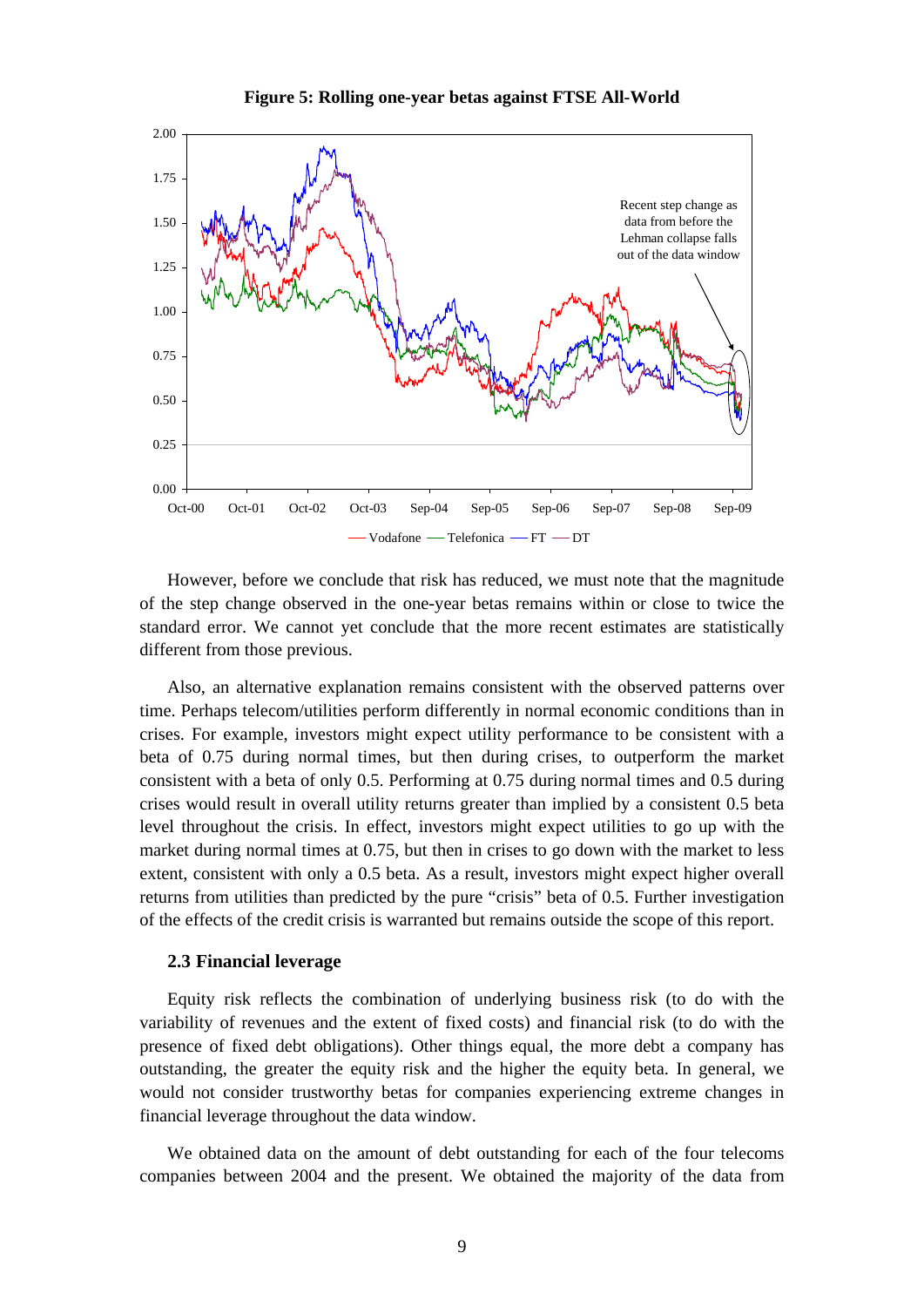Bloomberg, but filled in some gaps using data from the companies own annual reports. We use the data to estimate the companies' capital structures at various points in time between 2004 and the present. We focus on market values rather than book values, since market values better indicate earnings power. That being said, we assume that the market value of the debt of these four companies remains close to its face value throughout the period in question. This assumption is reasonable since all four companies enjoy high investment grade credit ratings. However, our approach may overstate leverage more recently, as corporate yields spiked during the credit crisis.

Figure 6 plots financial leverage for all four companies over time and indicates that none of the companies have experienced significant changes since 2004. Since the leverage changes over time are relatively small, they cannot possibly explain the large changes in the firms' equity betas through time. For example, Vodafone increased leverage from 20% to 35% since 2004. Increasing leverage by 15% implies a 25% rise in the equity beta. But over the same period, Vodafone has seen roughly 33% come off its equity beta. The explanation for the observed reduction in betas over time lies elsewhere.



**Figure 6: Financial leverage**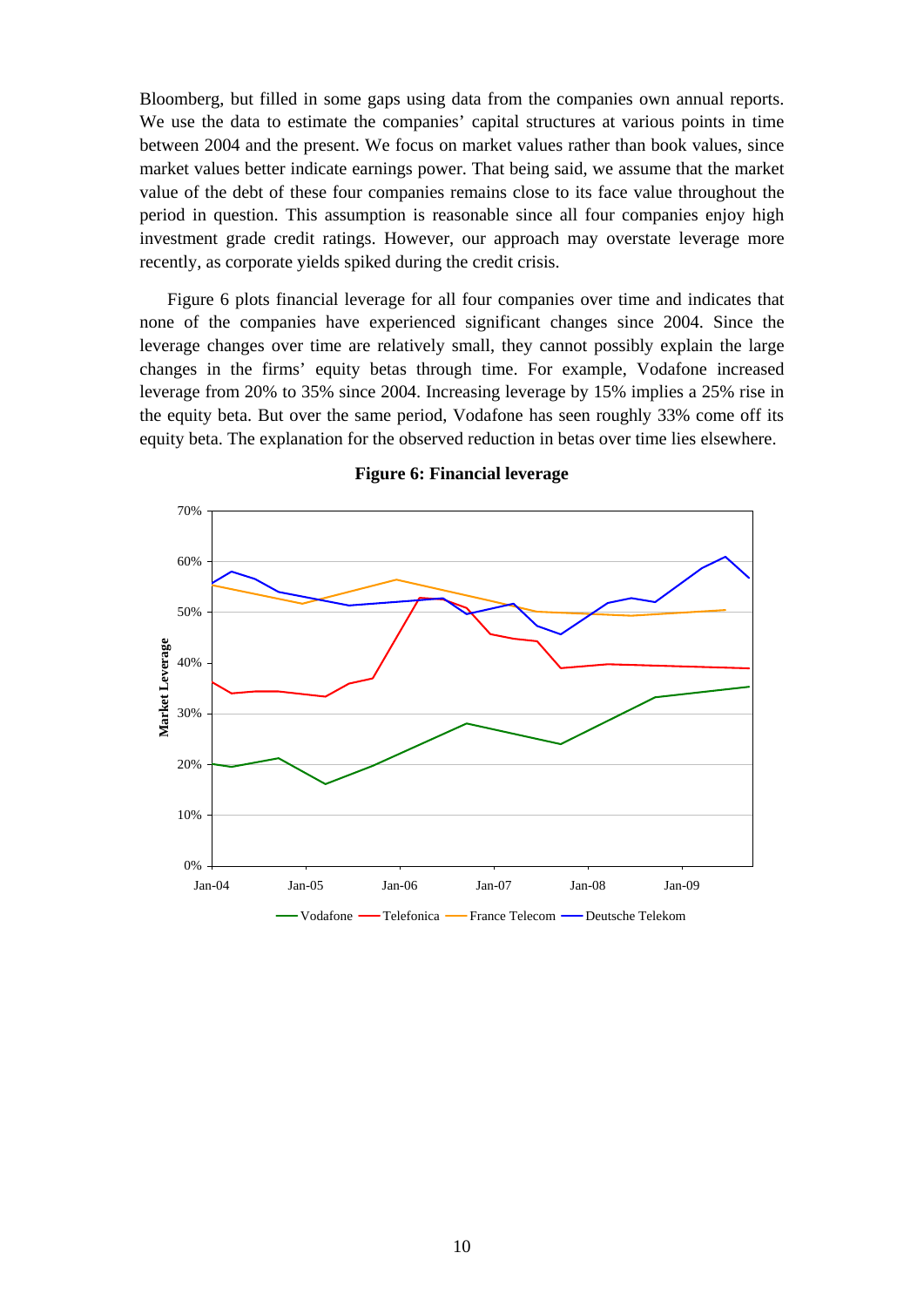Two further figures explore the effect of financial leverage across companies. We focus on betas calculated against the FTSE All-World index. Figure 7 plots the equity betas for the four companies without making any adjustment for leverage. Figure 8 then plots the equivalent un-levered betas. That is, we take the equity betas from Figure 7 and then back out the impact of financial leverage using the simplest possible re-levering formula.<sup>5</sup> For input to the re-levering formula, we estimate average leverage across the rolling two-year data window.





 $\overline{a}$ 

<sup>&</sup>lt;sup>5</sup> We use a standard relevering formula (see *Principles of Corporate Finance* (8<sup>th</sup> edition), Brealey Myers and Allen, p. 518).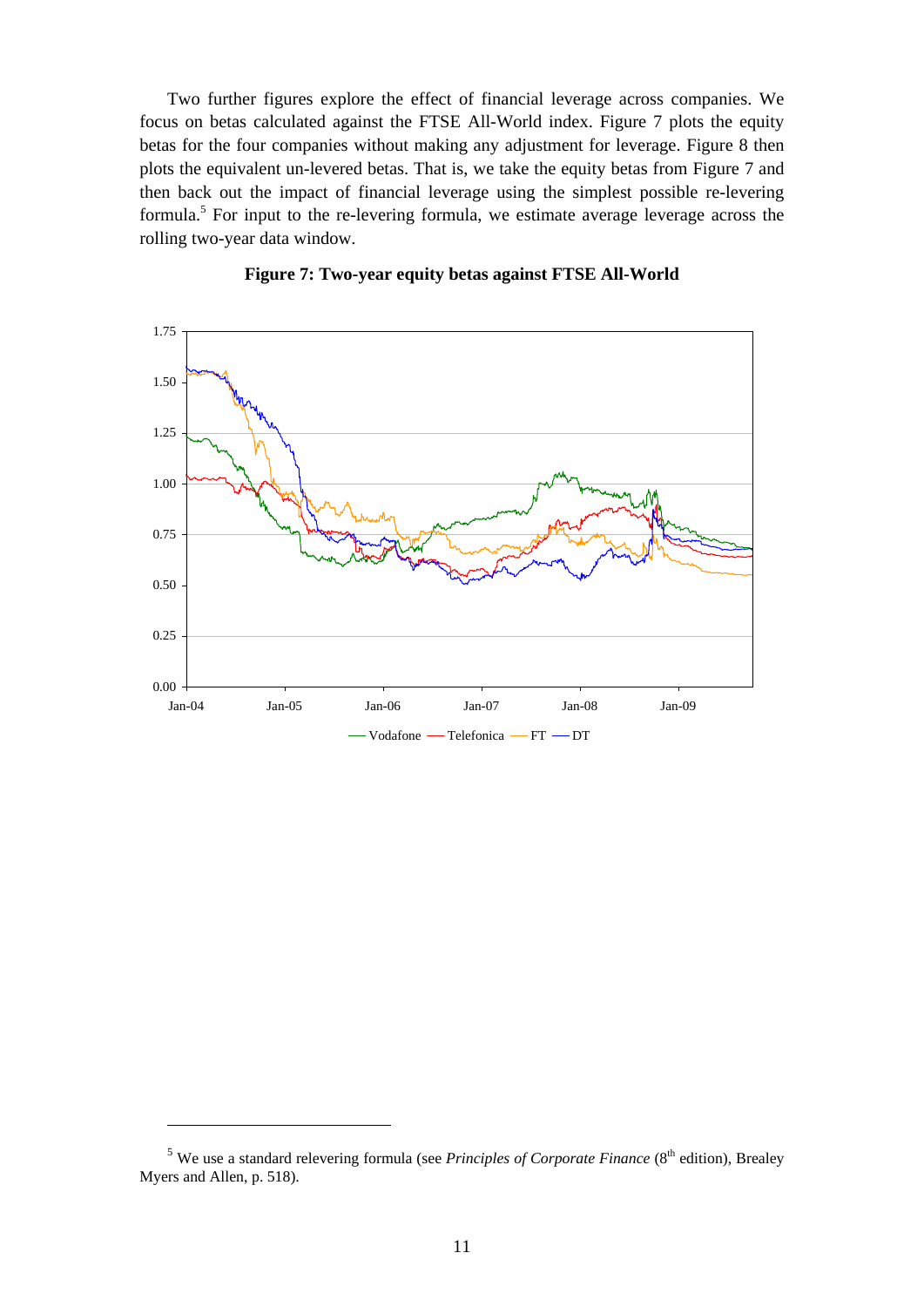

#### **Figure 8: Two-year unlevered betas against FTSE All-World**

#### **2.4 Discussion**

The decrease in beta estimates over time for the four companies is not due to leverage changes. In chapter 3 we perform several statistical tests and confirm that the beta estimates are statistically reliable. Nevertheless, chapter 3 does not rule out the possibility that our estimates may simply be mid-points within relatively wide ranges, with the reported standard errors understating the true uncertainty of the estimates. Indeed, changing betas over time would introduce yet more uncertainty than suggested by standard OLS calculations.

The best current estimate for the equity betas of the companies are: 0.66 for Vodafone, 0.64 for Telefonica, 0.55 for France Telecom and 0.69 for Deutsche Telekom. We report betas against the FTSE All-World for three reasons:

- none of the companies represents a significant % of the All-World index by market capitalisation,
- all four companies pull substantial investment from all corners of the globe, and
- all four companies have significant operations spread across the globe.

We would normally recommend a range of  $+/-$  approximately two standard deviations around these mid-point figures—ie, a range of 0.46-0.79 in this case. However, we recommend further analysis before discounting the possibility that the companies' equity betas might lie outside this range.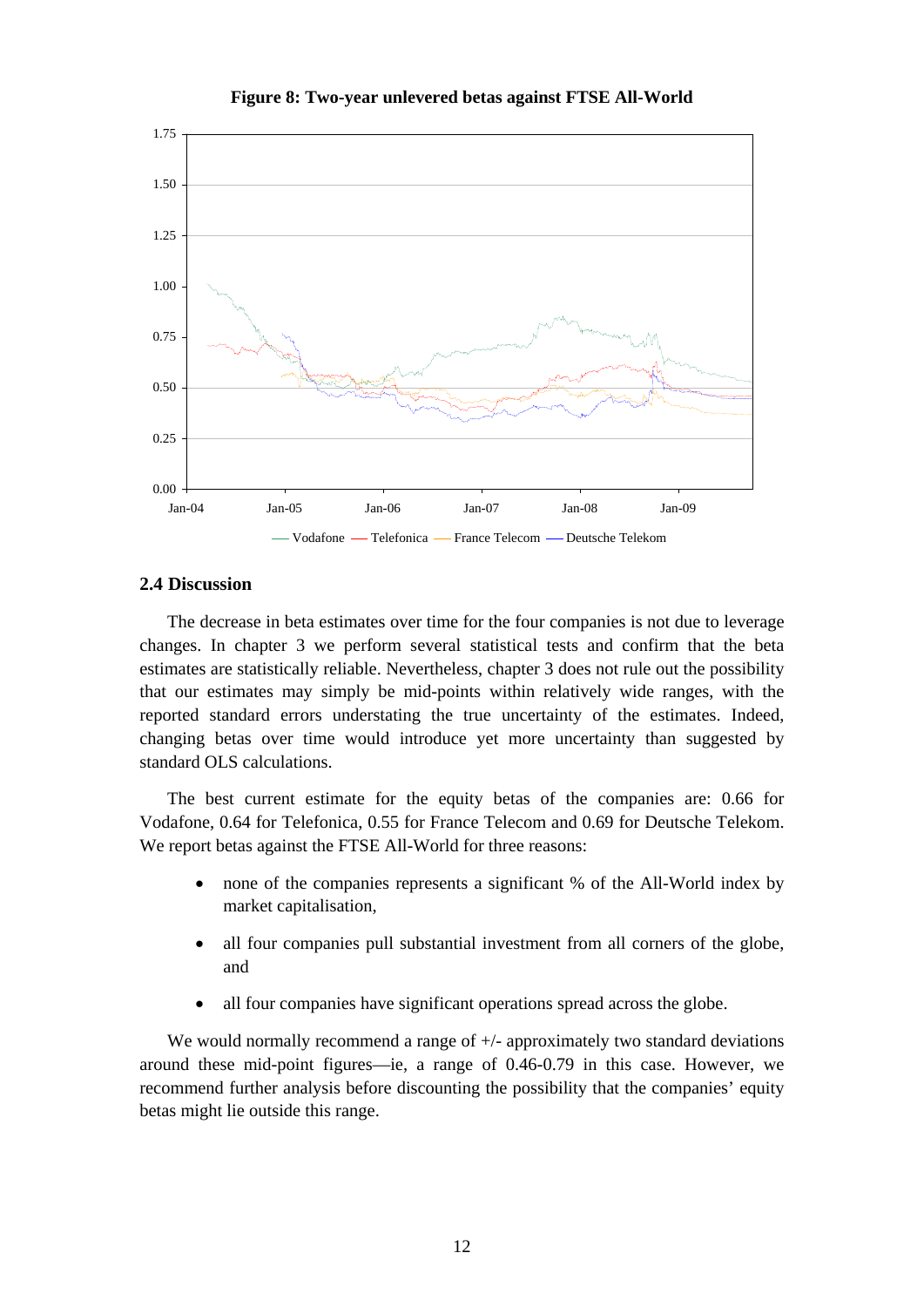## **3 Statistical reliability**

The use of daily returns data in regressions to estimate equity beta can risk introducing statistical problems, for example in relation to thin trading. We discussed these problems in earlier papers for Ofcom.<sup>6</sup> We perform a number of statistical tests to check for potential problems in this case.

#### **3.1 Dimson adjustment**

To test for possible bias relating to trading illiquidity and to assess if time differences<sup>7</sup> caused distortions, we perform the "Dimson" adjustment to the estimated betas by including a one period lag and a one period lead. Over the four companies and two data periods, the separate coefficients of the lag and lead terms were seldom significantly different from zero and the Dimson adjustment overall was significantly different from zero for only five out of a total of 48 different beta estimates.

There is no discernable pattern as to when the Dimson adjustments appear significant. Three of the five occurrences relate to the FTSE All-Share: one concerning Vodafone where the lag term is significant and two concerning Telefonica where the lead term is significant. The other two occurrences relate to the FTSE All-World: one concerning Telefonica where the lead term is significant and once concerning Deutsche Telekom again where the lead term is significant. Only for Telefonica against the FTSE All-Share do the Dimson adjustments appear significant for the one and two year betas at the same time. Never does the Dimson adjustment appear significant for both the pre-Lehman and post-Lehman betas at the same time. For example, the adjustment appears significant for the Vodafone two-year beta against the FTSE All-Share using up-to-date data but not for the Vodafone two-year beta against the same index but using data prior to the collapse of Lehman. The five cases where the Dimson adjustment appears significant do not therefore appear to reflect any systematic effect. Table 3 and Table 4 report Dimson betas for each of the companies.

<sup>6</sup> See *Issues in beta estimation for UK mobile operators*, July 2002.

 $<sup>7</sup>$  The London Stock Exchange closes at 5pm BST, while the markets in other countries close may</sup> close earlier or later. Broad index data may therefore combine closing prices relating to different time of day.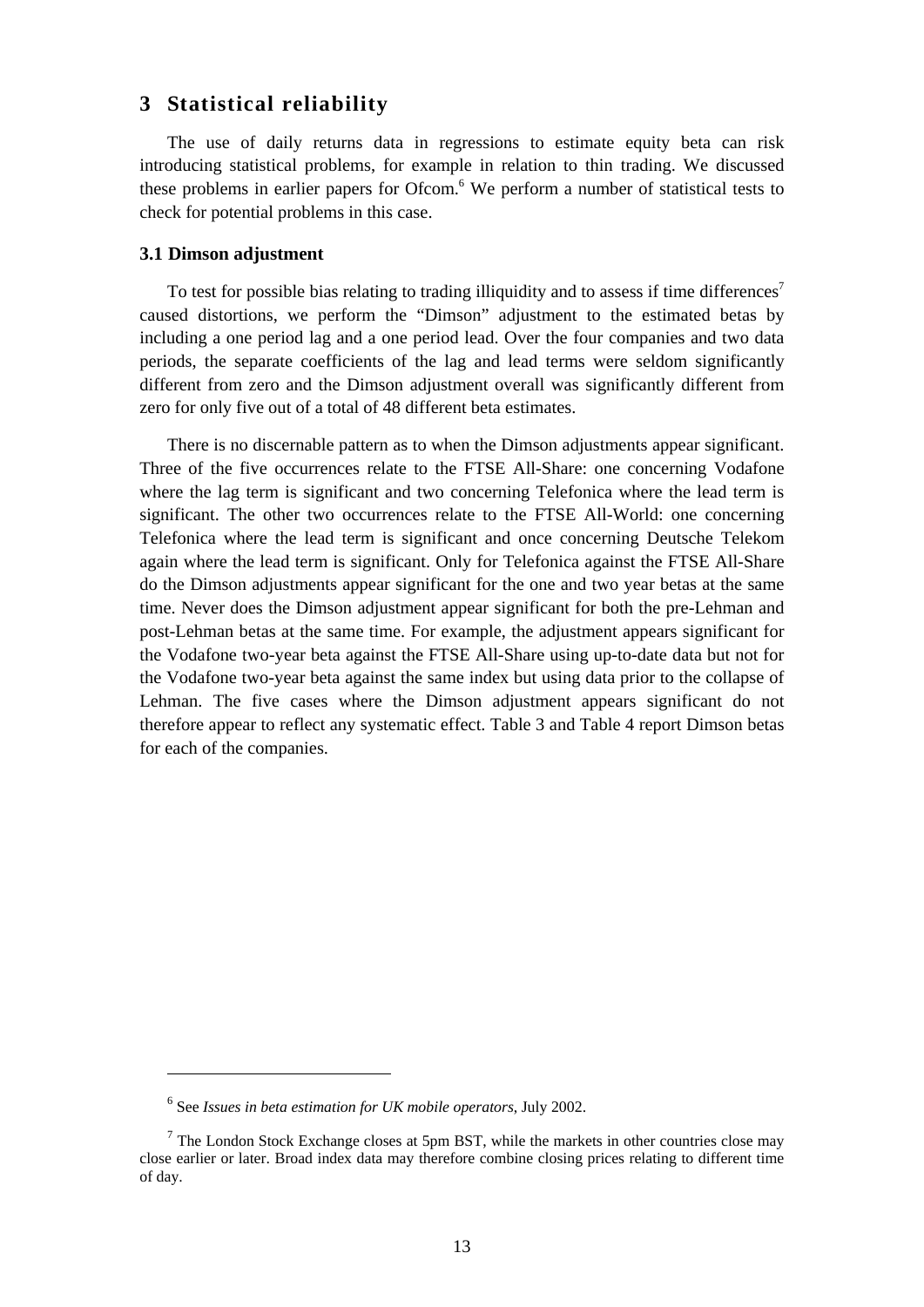|                                        |      |        | 1 Yr   |                |      | 2Yr    |        |                |
|----------------------------------------|------|--------|--------|----------------|------|--------|--------|----------------|
|                                        |      |        | SE of  |                |      |        | SE of  |                |
|                                        |      | Dimson | Dimson |                |      | Dimson | Dimson |                |
|                                        | Beta | Beta   | Beta   | Significance   | Beta | Beta   | Beta   | Significance   |
| <b>Vodafone</b>                        |      |        |        |                |      |        |        |                |
| All-Share                              | 0.77 | 0.63   | 0.14   | N <sub>o</sub> | 0.84 | 0.59   | 0.11   | Yes            |
| All-World                              | 0.52 | 0.42   | 0.19   | N <sub>o</sub> | 0.66 | 0.59   | 0.14   | N <sub>0</sub> |
| $All-EU$                               | 0.56 | 0.52   | 0.14   | N <sub>0</sub> | 0.71 | 0.51   | 0.11   | N <sub>0</sub> |
| <b>Telefonica</b>                      |      |        |        |                |      |        |        |                |
| All-Share                              | 0.47 | 0.27   | 0.08   | Yes            | 0.67 | 0.43   | 0.06   | Yes            |
| All-World                              | 0.48 | 0.48   | 0.12   | No             | 0.64 | 0.72   | 0.10   | N <sub>0</sub> |
| $All-EU$                               | 0.53 | 0.42   | 0.08   | N <sub>o</sub> | 0.72 | 0.55   | 0.06   | Yes            |
| <b>France Telecom</b>                  |      |        |        |                |      |        |        |                |
| All-Share                              | 0.35 | 0.25   | 0.10   | N <sub>o</sub> | 0.51 | 0.36   | 0.08   | No             |
| All-World                              | 0.40 | 0.33   | 0.14   | N <sub>o</sub> | 0.55 | 0.39   | 0.10   | N <sub>0</sub> |
| All-EU                                 | 0.41 | 0.34   | 0.11   | N <sub>o</sub> | 0.57 | 0.43   | 0.08   | No             |
| <b>Deutsche Telekom</b>                |      |        |        |                |      |        |        |                |
| All-Share                              | 0.46 | 0.36   | 0.12   | N <sub>o</sub> | 0.62 | 0.49   | 0.10   | N <sub>0</sub> |
| All-World                              | 0.54 | 0.41   | 0.17   | N <sub>o</sub> | 0.69 | 0.59   | 0.11   | N <sub>0</sub> |
| All-EU                                 | 0.48 | 0.45   | 0.13   | No             | 0.64 | 0.60   | 0.10   | N <sub>0</sub> |
| <b>Simple Average Across Companies</b> |      |        |        |                |      |        |        |                |
| All-Share                              | 0.51 | 0.38   |        |                | 0.66 | 0.47   |        |                |
| All-World                              | 0.48 | 0.41   |        |                | 0.64 | 0.57   |        |                |
| All-EU                                 | 0.50 | 0.43   |        |                | 0.66 | 0.52   |        |                |

**Table 3: Dimson adjustments – up-to-date data** 

### **Table 4: Dimson adjustments – pre-Lehman data**

|                                 |      |        | 1Yr    |                |      | 2Yr    |        |                |
|---------------------------------|------|--------|--------|----------------|------|--------|--------|----------------|
|                                 |      |        | SE of  |                |      |        | SE of  |                |
|                                 |      | Dimson | Dimson |                |      | Dimson | Dimson |                |
|                                 | Beta | Beta   | Beta   | Significance   | Beta | Beta   | Beta   | Significance   |
| <b>Vodafone</b>                 |      |        |        |                |      |        |        |                |
| All-Share                       | 0.87 | 0.58   | 0.24   | N <sub>o</sub> | 0.93 | 0.70   | 0.16   | N <sub>0</sub> |
| All-World                       | 0.82 | 0.77   | 0.29   | N <sub>o</sub> | 0.90 | 0.86   | 0.20   | N <sub>0</sub> |
| All-EU                          | 0.88 | 0.81   | 0.22   | N <sub>o</sub> | 0.94 | 0.88   | 0.15   | N <sub>0</sub> |
| <b>Telefonica</b>               |      |        |        |                |      |        |        |                |
| All-Share                       | 0.71 | 0.53   | 0.14   | N <sub>o</sub> | 0.73 | 0.64   | 0.09   | N <sub>0</sub> |
| All-World                       | 0.80 | 0.55   | 0.21   | No             | 0.84 | 0.75   | 0.14   | N <sub>0</sub> |
| $All-EU$                        | 0.86 | 0.82   | 0.13   | N <sub>o</sub> | 0.87 | 0.86   | 0.09   | N <sub>0</sub> |
| <b>France Telecom</b>           |      |        |        |                |      |        |        |                |
| All-Share                       | 0.53 | 0.36   | 0.17   | N <sub>o</sub> | 0.58 | 0.41   | 0.11   | N <sub>0</sub> |
| All-World                       | 0.58 | 0.25   | 0.24   | No             | 0.65 | 0.42   | 0.16   | No             |
| $All-EU$                        | 0.64 | 0.54   | 0.14   | N <sub>o</sub> | 0.68 | 0.66   | 0.10   | N <sub>0</sub> |
| Deutsche Telekom                |      |        |        |                |      |        |        |                |
| All-Share                       | 0.45 | 0.53   | 0.20   | N <sub>o</sub> | 0.49 | 0.63   | 0.13   | N <sub>0</sub> |
| All-World                       | 0.58 | 0.30   | 0.19   | No             | 0.62 | 0.48   | 0.13   | N <sub>0</sub> |
| $All-EU$                        | 0.54 | 0.90   | 0.18   | N <sub>o</sub> | 0.57 | 0.96   | 0.13   | Yes            |
| Simple Average Across Companies |      |        |        |                |      |        |        |                |
| All-Share                       | 0.51 | 0.38   |        |                | 0.66 | 0.47   |        |                |
| All-World                       | 0.48 | 0.41   |        |                | 0.64 | 0.57   |        |                |
| $All-EU$                        | 0.50 | 0.43   |        |                | 0.66 | 0.52   |        |                |

## **3.2 Tests for heteroscedasticity and auto-correlation**

We perform a series of standard diagnostic tests to assess if the beta estimates satisfy the standard conditions underlying ordinary least squares regression. The standard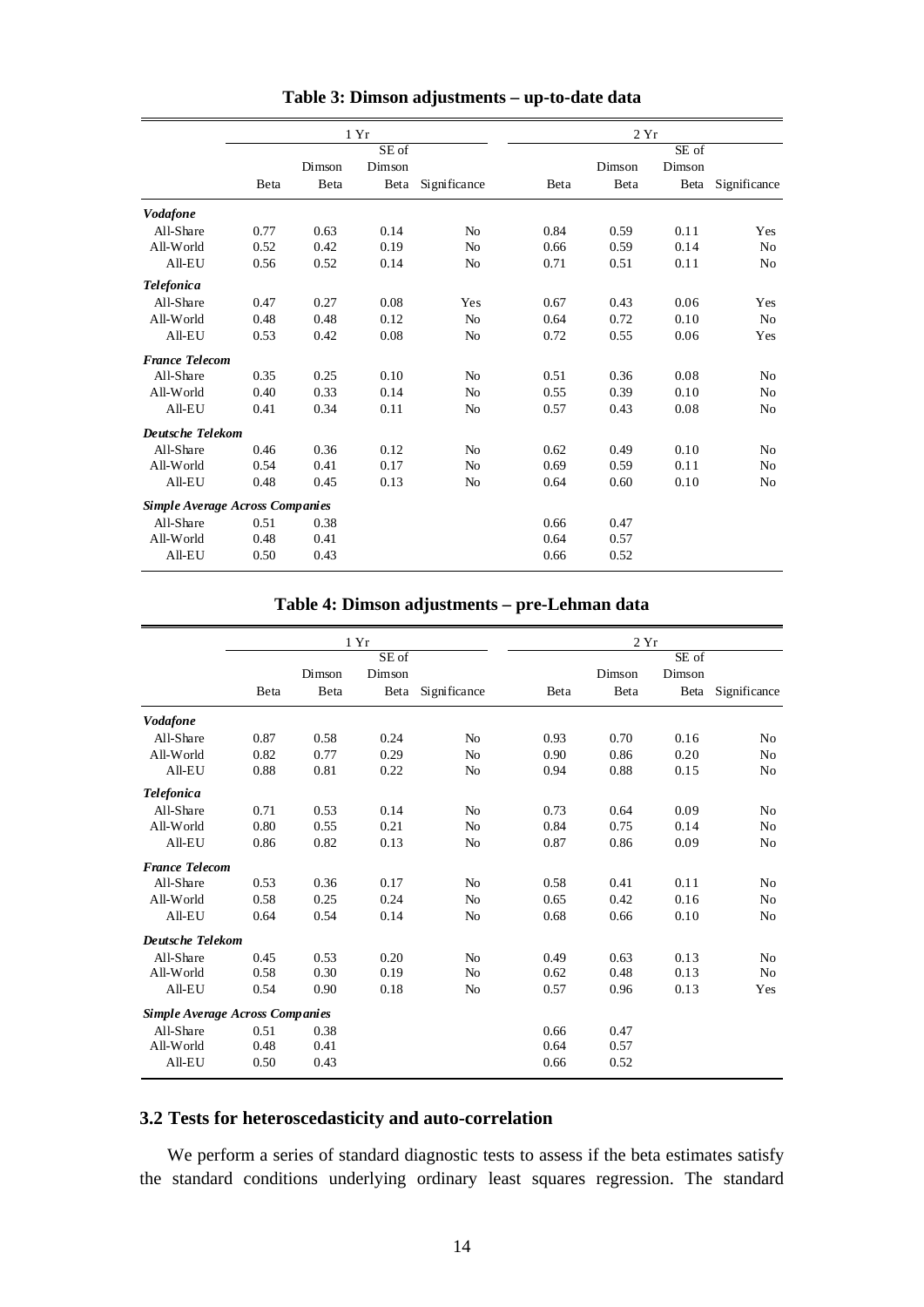conditions are that the error terms in the regression follow a normal distribution and that they do not suffer from heteroscedasticity (linked to the fitted values) or auto-correlation (follow some pattern over time). Failure to meet these conditions would not invalidate the beta estimates, but would have the following consequences:

- 1. Although OLS is still an unbiased procedure in the presence of heteroscedasticity and/or autocorrelation, it is no longer the best or least variance estimator.
- 2. In the presence of heteroscedasticity and/or autocorrelation, the standard error calculated in the normal way may understate the true uncertainty of the beta estimate.
- 3. Heteroscedasticity and/or auto-correlation may indicate that the underlying regression is mis-specified (i.e. we have left out some explanatory variable).
- 4. Failure of normality does not *per se* undermine the validity of OLS, but the presence of outliers raises difficult questions about the robustness of the beta estimates.

### *Heteroscedasticity*

Figure 9 to Figure 12 show scatter plots of the residuals against the returns predicted by the regression, for two-year regressions against the FTSE All-World. We constructed comparable plots for our regressions against the other indices and for our shorter one year beta estimates. Visual inspection does not reveal any obvious pattern - the "vertical spread" does not appear to change in any systematic way as we move horizontally across the graph. However, there are clearly a number of outliers.



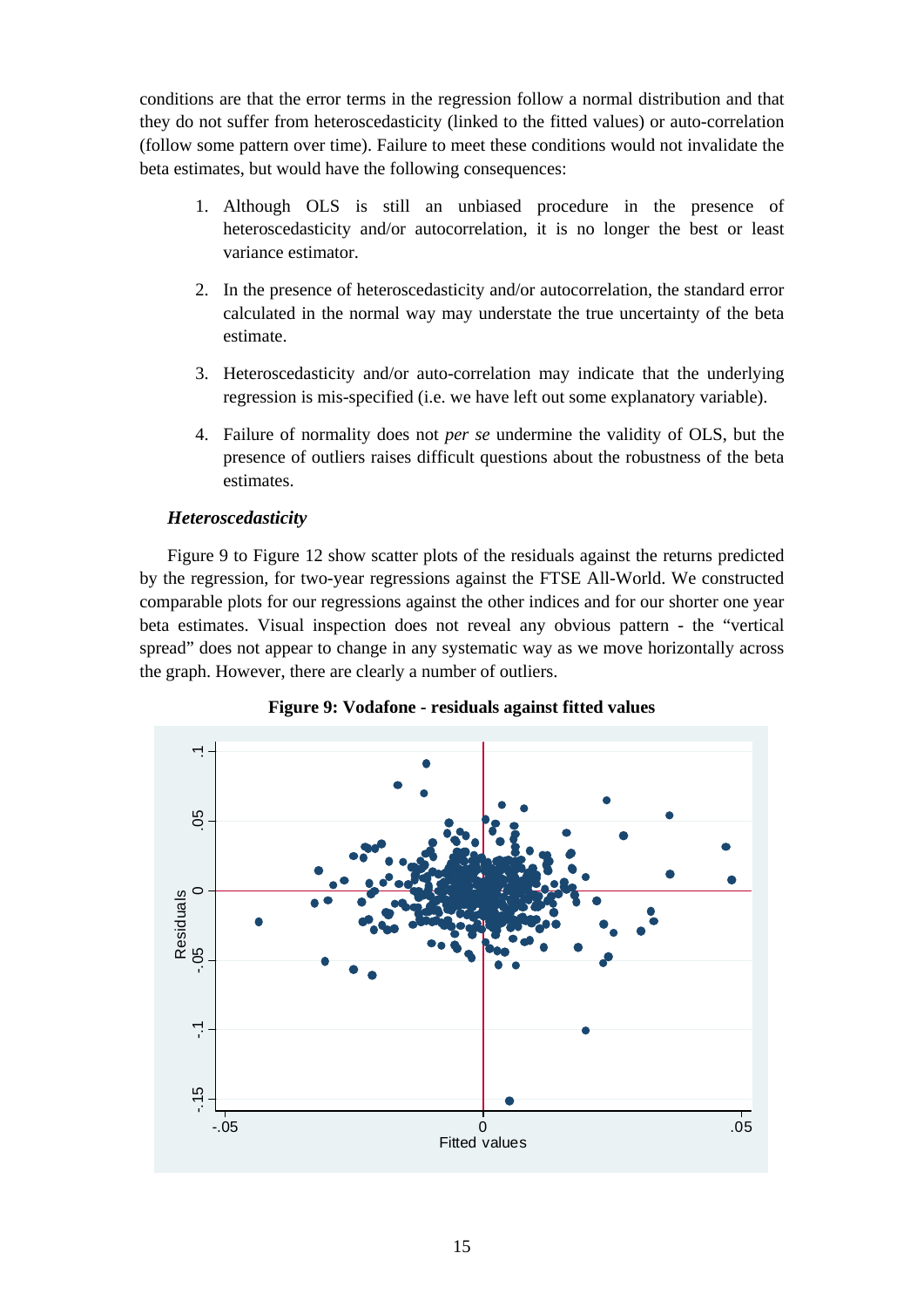

**Figure 10: Telefonica - residuals against fitted values** 

**Figure 11: France Telecom – residuals against fitted values** 

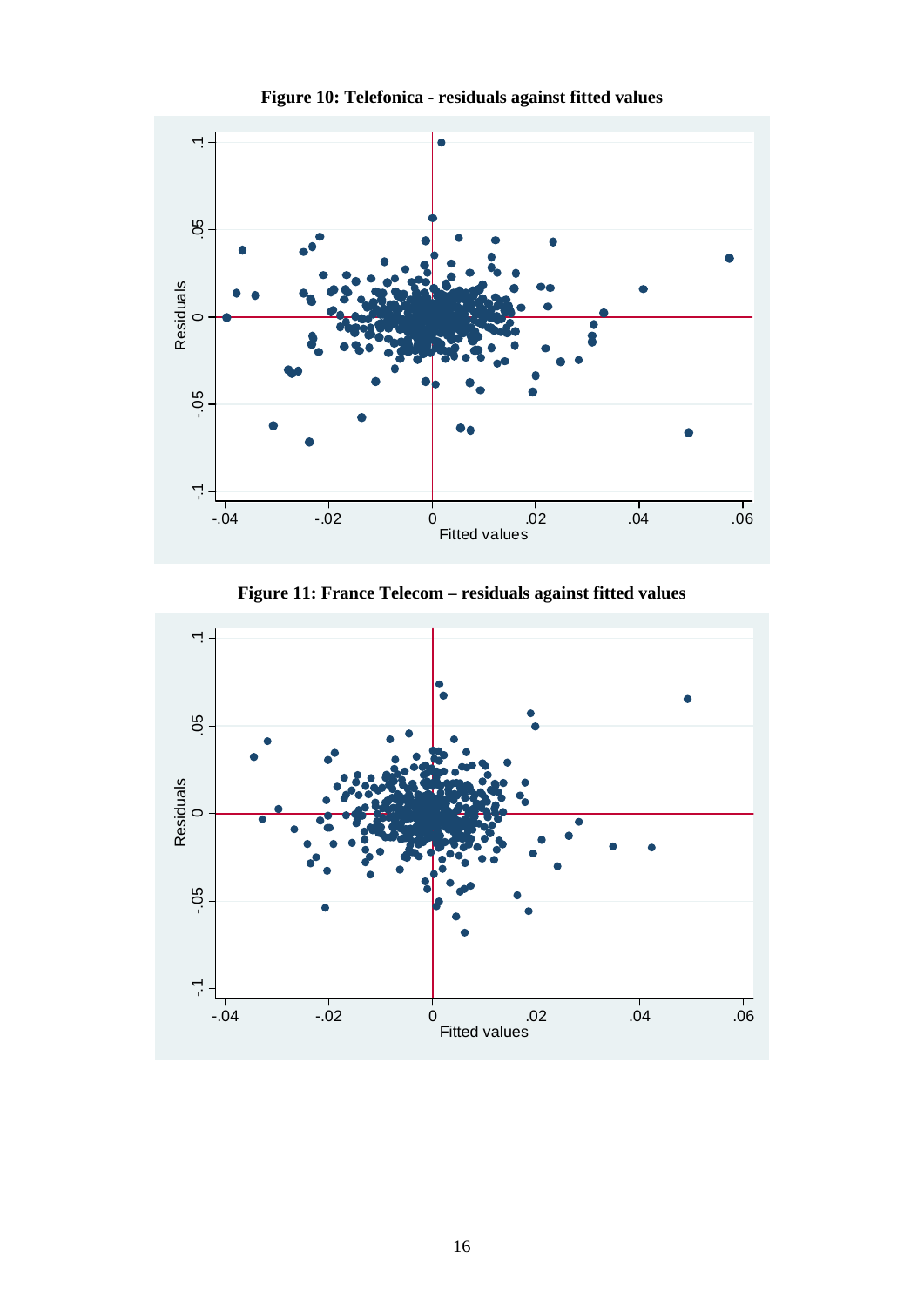

**Figure 12: Deutsche Telekom – residuals against fitted values** 

We also examine whether there is change in the pattern of residuals over time. Figure 13 to Figure 16 show an apparent peak in the magnitude of the residuals around the end of 2008, with the magnitude of residuals declining since then. All this appears to reflect market turmoil, and the extreme volatility witnessed during the heart of the credit crisis, as well as some recovery since then. The plots again relate to two-year beta estimates calculated against the FTSE All-World.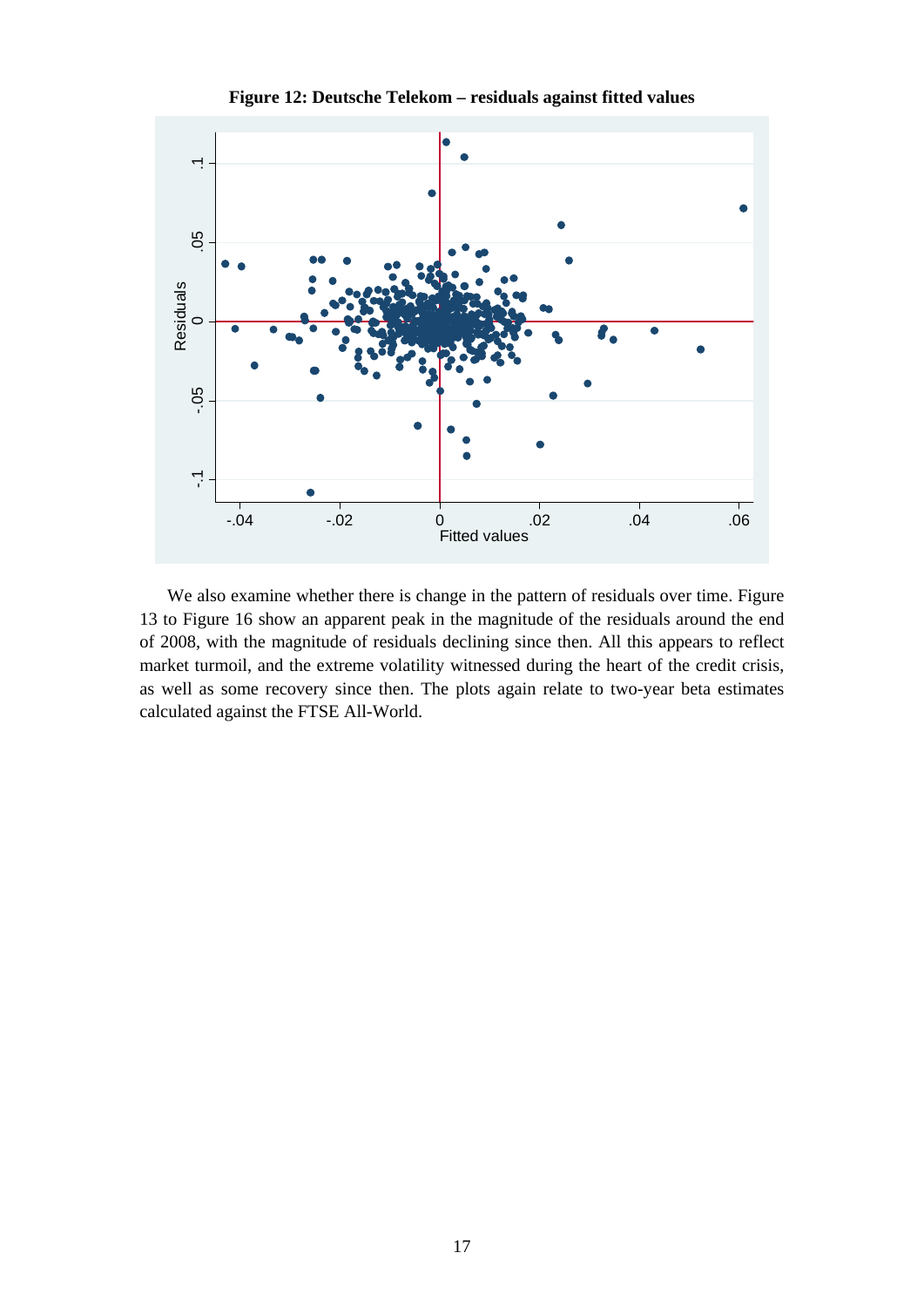

**Figure 14: Telefonica – residuals over time** 



**Figure 13: Vodafone - residuals over time**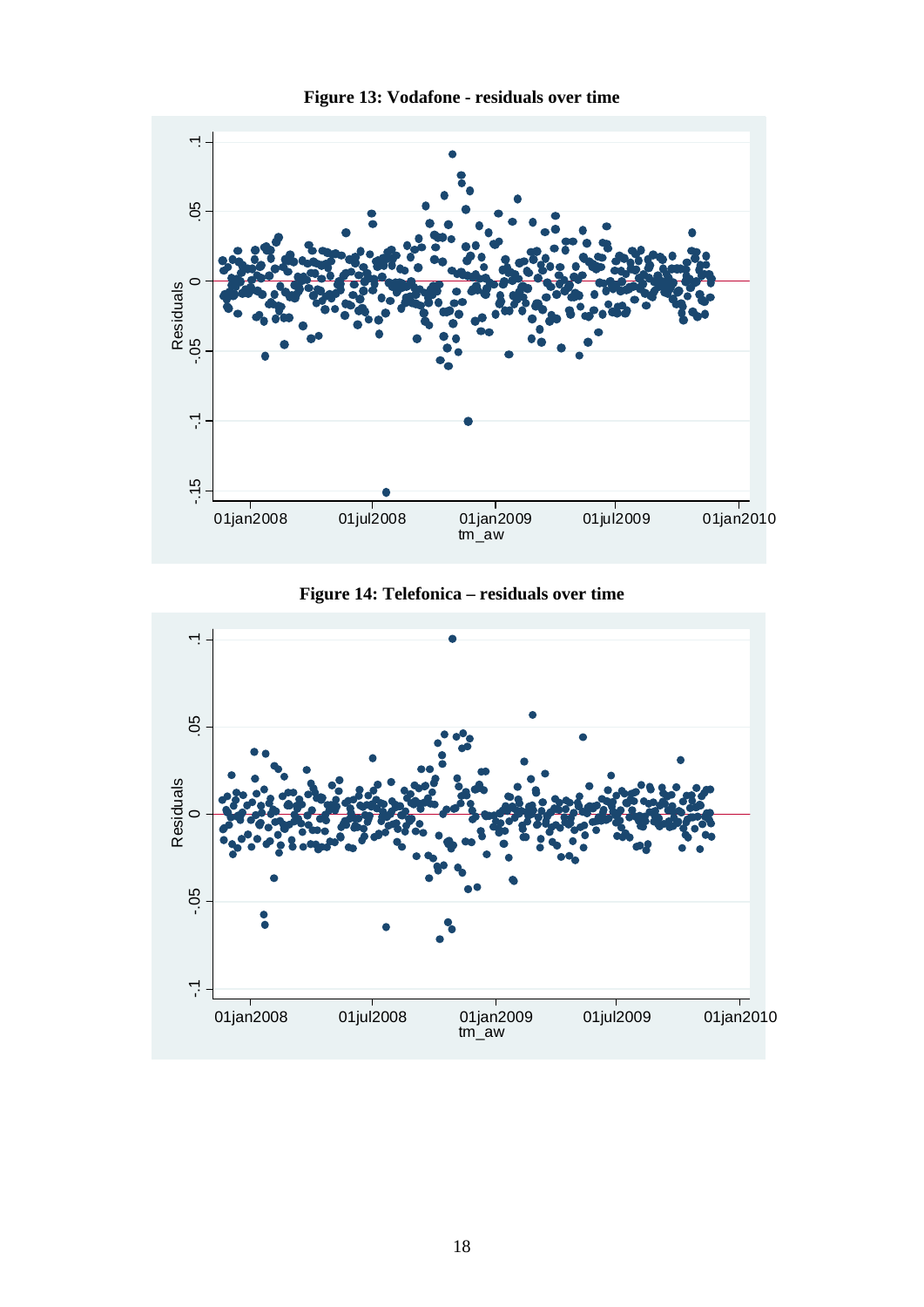



**Figure 16: Deutsche Telekom – residuals over time** 



Since simple inspection suggests that there may be some heteroscedasticity, we apply a formal test (Cameron & Trivedi's decomposition) to investigate further. This test is similar to the White test, which we used in previous reports, but covers both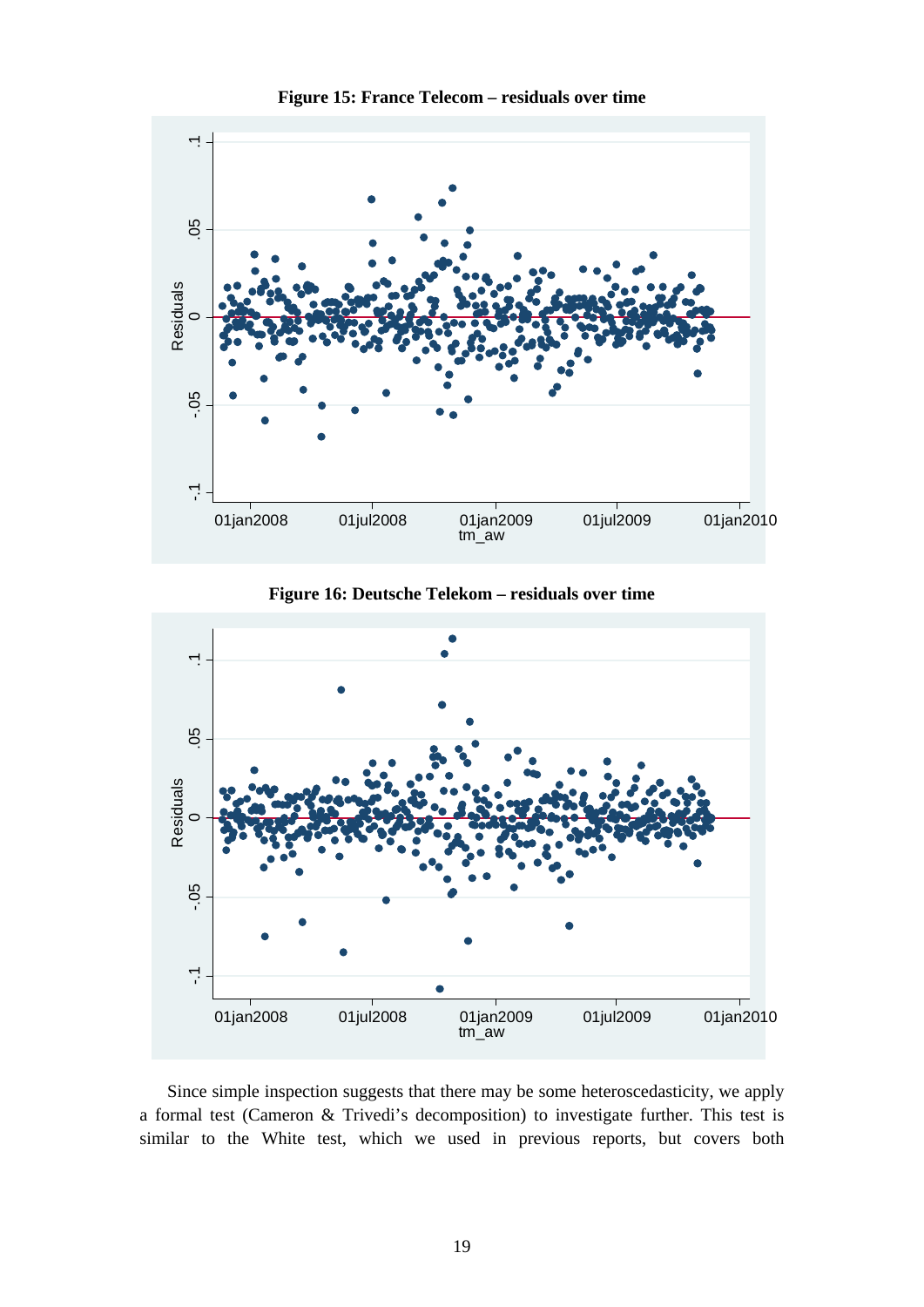heteroskedascity and the skew and kurtosis of the errors. Table 5 and Table 6 report results.

|                         |           | 1 Yr    |                |           | 2Yr     |                |  |  |
|-------------------------|-----------|---------|----------------|-----------|---------|----------------|--|--|
|                         | Test      |         |                | Test      |         |                |  |  |
|                         | Statistic | p-value | Significance   | Statistic | p-value | Significance   |  |  |
| <b>Vodafone</b>         |           |         |                |           |         |                |  |  |
| All-Share               | 0.43      | 0.81    | N <sub>o</sub> | 1.39      | 0.50    | N <sub>o</sub> |  |  |
| All-World               | 23.91     |         | Yes            | 5.07      | 0.08    | No             |  |  |
| All-EU                  | 4.60      | 0.10    | N <sub>o</sub> | 3.76      | 0.15    | N <sub>0</sub> |  |  |
| <b>Telefonica</b>       |           |         |                |           |         |                |  |  |
| All-Share               | 2.88      | 0.24    | N <sub>0</sub> | 43.13     |         | Yes            |  |  |
| All-World               | 5.68      | 0.06    | N <sub>o</sub> | 31.62     |         | <b>Yes</b>     |  |  |
| All-EU                  | 3.08      | 0.21    | N <sub>0</sub> | 39.17     |         | Yes            |  |  |
| <b>France Telecom</b>   |           |         |                |           |         |                |  |  |
| All-Share               | 17.04     | 0.00    | Yes            | 35.53     |         | Yes            |  |  |
| All-World               | 9.33      | 0.01    | Yes            | 37.26     |         | Yes            |  |  |
| All-EU                  | 22.60     |         | Yes            | 45.33     |         | Yes            |  |  |
| <b>Deutsche Telekom</b> |           |         |                |           |         |                |  |  |
| All-Share               | 4.57      | 0.10    | N <sub>o</sub> | 50.67     |         | Yes            |  |  |
| All-World               | 9.65      | 0.01    | Yes            | 14.04     | 0.00    | Yes            |  |  |
| All-EU                  | 8.46      | 0.01    | N <sub>0</sub> | 48.30     |         | Yes            |  |  |

**Table 5: Cameron & Trivedi's test for heteroscedasticity – up-to-date data** 

|                       |           | 1 Yr    |                |           | 2Yr     |                |
|-----------------------|-----------|---------|----------------|-----------|---------|----------------|
|                       | Test      |         |                | Test      |         |                |
|                       | Statistic | p-value | Significance   | Statistic | p-value | Significance   |
| <b>Vodafone</b>       |           |         |                |           |         |                |
| All-Share             | 0.98      | 0.61    | N <sub>0</sub> | 0.94      | 0.63    | N <sub>0</sub> |
| All-World             | 1.23      | 0.54    | N <sub>0</sub> | 0.96      | 0.62    | N <sub>0</sub> |
| $All-EU$              | 0.50      | 0.78    | N <sub>0</sub> | 0.23      | 0.89    | N <sub>o</sub> |
| <i>Telefonica</i>     |           |         |                |           |         |                |
| All-Share             | 2.50      | 0.29    | N <sub>0</sub> | 6.41      | 0.04    | N <sub>o</sub> |
| All-World             | 0.18      | 0.91    | N <sub>0</sub> | 1.22      | 0.54    | N <sub>0</sub> |
| $All-EU$              | 0.45      | 0.80    | N <sub>0</sub> | 1.83      | 0.40    | N <sub>0</sub> |
| <b>France Telecom</b> |           |         |                |           |         |                |
| All-Share             | 0.71      | 0.70    | N <sub>0</sub> | 2.97      | 0.23    | N <sub>o</sub> |
| All-World             | 1.70      | 0.43    | N <sub>0</sub> | 0.47      | 0.79    | No             |
| $All-EU$              | 0.25      | 0.88    | N <sub>0</sub> | 0.64      | 0.72    | No             |
| Deutsche Telekom      |           |         |                |           |         |                |
| All-Share             | 0.95      | 0.62    | N <sub>o</sub> | 1.26      | 0.53    | No             |
| All-World             | 0.27      | 0.87    | N <sub>0</sub> | 0.14      | 0.93    | N <sub>0</sub> |
| All-EU                | 0.21      | 0.90    | N <sub>0</sub> | 0.15      | 0.93    | No             |

The tables indicate the presence of some heteroscedascity in the up-to-date data, but none in the pre-Lehman data. This most likely relates to the significant increase in market volatility around the heart of the crisis.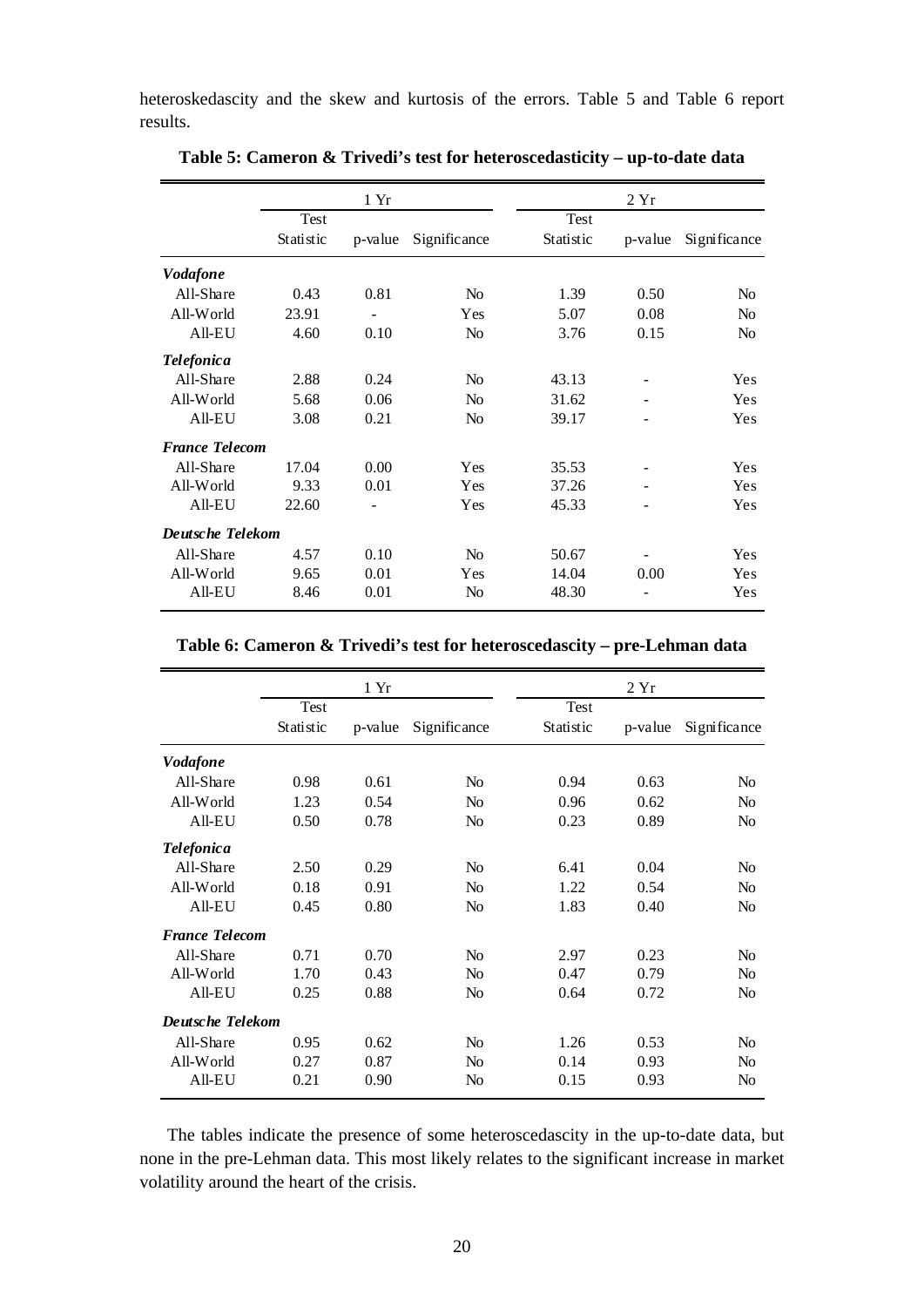#### *Auto-correlation*

We also perform a formal test for auto-correlation (the Durbin-Watson test). Unsurprisingly, this test indicates a degree of autocorrelation in most of the regressions, also likely reflecting the development of the credit crisis and the changing extent of market volatility. The effect of this auto-correlation is that standard errors will overestimate the precision of the regression.

|                         |           | 1 Yr         |           | 2Yr            |
|-------------------------|-----------|--------------|-----------|----------------|
|                         | Test      |              | Test      |                |
|                         | Statistic | Significance | Statistic | Significance   |
| <b>Vodafone</b>         |           |              |           |                |
| All-Share               | 1.51      | Yes          | 1.47      | Yes            |
| All-World               | 1.44      | Yes          | 1.63      | Yes            |
| All-EU                  | 1.44      | Yes          | 1.48      | Yes            |
| <b>Telefonica</b>       |           |              |           |                |
| All-Share               | 1.39      | Yes          | 1.42      | Yes            |
| All-World               | 1.60      | Yes          | 1.92      | N <sub>o</sub> |
| All-EU                  | 1.44      | Yes          | 1.53      | <b>Yes</b>     |
| <b>France Telecom</b>   |           |              |           |                |
| All-Share               | 1.47      | Yes          | 1.32      | Yes            |
| All-World               | 1.53      | Yes          | 1.51      | Yes            |
| All-EU                  | 1.44      | Yes          | 1.30      | Yes            |
| <b>Deutsche Telekom</b> |           |              |           |                |
| All-Share               | 1.59      | Yes          | 1.41      | Yes            |
| All-World               | 1.61      | Yes          | 1.51      | Yes            |
| $All-EU$                | 1.62      | Yes          | 1.43      | Yes            |

**Table 7: Durbin–Watson test for autocorrelation – up-to-date data**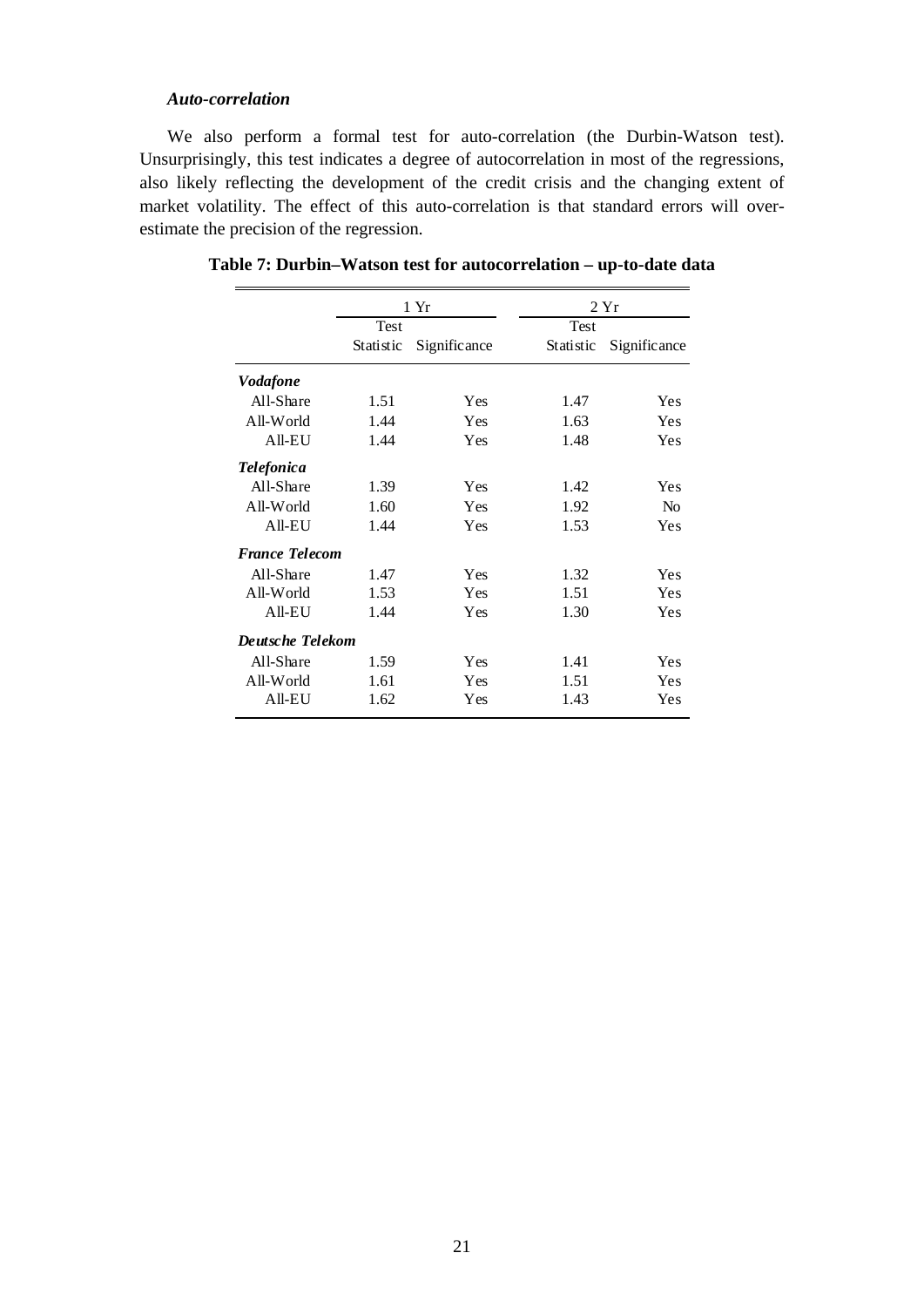|                       |             | 1 Yr           |             | 2Yr            |
|-----------------------|-------------|----------------|-------------|----------------|
|                       | <b>Test</b> |                | <b>Test</b> |                |
|                       | Statistic   | Significance   | Statistic   | Significance   |
| <b>Vodafone</b>       |             |                |             |                |
| All-Share             | 1.72        | Yes            | 1.67        | <b>Yes</b>     |
| All-World             | 1.94        | N <sub>0</sub> | 1.88        | N <sub>0</sub> |
| All-EU                | 1.79        | N <sub>0</sub> | 1.73        | Yes            |
| <b>Telefonica</b>     |             |                |             |                |
| All-Share             | 1.40        | Yes            | 1.41        | Yes            |
| All-World             | 1.36        | Yes            | 1.40        | Yes            |
| $All-EU$              | 1.73        | Yes            | 1.71        | Yes            |
| <b>France Telecom</b> |             |                |             |                |
| All-Share             | 1.27        | Yes            | 1.32        | Yes            |
| All-World             | 1.44        | Yes            | 1.48        | Yes            |
| $All-EU$              | 1.28        | Yes            | 1.33        | Yes            |
| Deutsche Telekom      |             |                |             |                |
| All-Share             | 1.40        | Yes            | 1.33        | Yes            |
| All-World             | 1.44        | Yes            | 1.36        | Yes            |
| $All-EU$              | 1.41        | Yes            | 1.35        | Yes            |

**Table 8: Durbin–Watson test for autocorrelation – pre-Lehman collapse** 

#### *Robust regresssion*

We do not think that the heteroscedasticity and auto-correlation are a significant problem. We performed a robust regression that accommodates the presence of some heteroscedascity in the data. The robust regression is a standard feature of computerised statistical packages like STATA. The robust regression derives the same coefficients as standard OLS, but calculates standard errors robust to heteroscedascity. We find that the robust standard errors are close to the OLS ones (see Table 9 and Table 10). The presence of auto-correlation should not affect the central beta estimates, but means that even the robust standard errors will underestimate the true level of uncertainty associated with the measurements.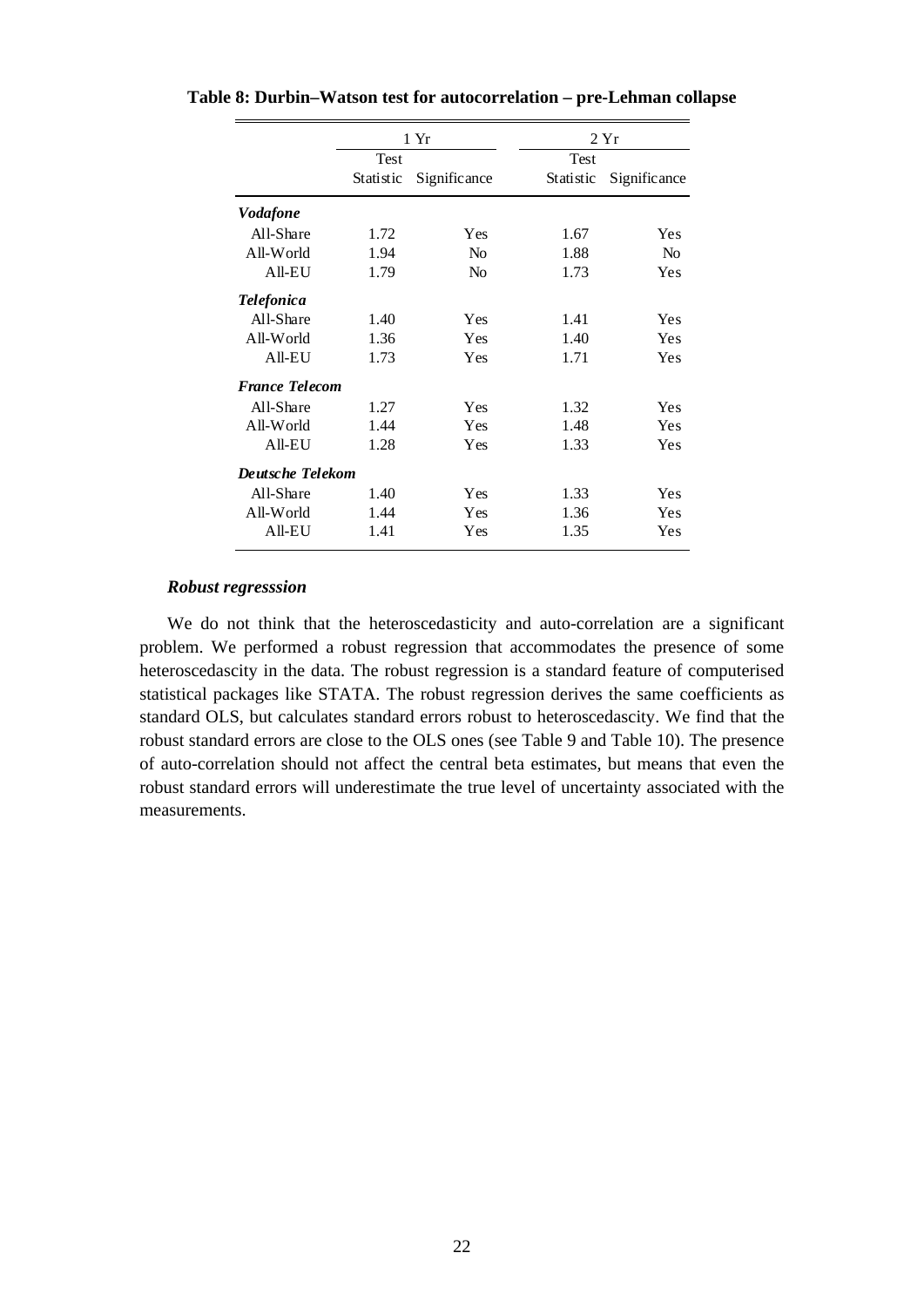|                                        |              | 1 Yr   |                  |      | 2Yr           |           |
|----------------------------------------|--------------|--------|------------------|------|---------------|-----------|
|                                        | <b>B</b> eta | OLS SE | <b>Robust SE</b> | Beta | <b>OLS SE</b> | Robust SE |
| <b>Vodafone</b>                        |              |        |                  |      |               |           |
| All-Share                              | 0.77         | 0.07   | 0.07             | 0.84 | 0.04          | 0.04      |
| All-World                              | 0.52         | 0.08   | 0.11             | 0.66 | 0.06          | 0.07      |
| All-EU                                 | 0.56         | 0.06   | 0.07             | 0.71 | 0.04          | 0.05      |
| <b>Telefonica</b>                      |              |        |                  |      |               |           |
| All-Share                              | 0.47         | 0.04   | 0.04             | 0.67 | 0.03          | 0.04      |
| All-World                              | 0.48         | 0.05   | 0.07             | 0.64 | 0.04          | 0.07      |
| All-EU                                 | 0.53         | 0.04   | 0.04             | 0.72 | 0.03          | 0.04      |
| <b>France Telecom</b>                  |              |        |                  |      |               |           |
| All-Share                              | 0.35         | 0.05   | 0.06             | 0.51 | 0.03          | 0.05      |
| All-World                              | 0.40         | 0.06   | 0.08             | 0.55 | 0.05          | 0.07      |
| All-EU                                 | 0.41         | 0.05   | 0.06             | 0.57 | 0.03          | 0.05      |
| Deutsche Telekom                       |              |        |                  |      |               |           |
| All-Share                              | 0.46         | 0.05   | 0.06             | 0.62 | 0.04          | 0.07      |
| All-World                              | 0.54         | 0.07   | 0.09             | 0.69 | 0.05          | 0.08      |
| All-EU                                 | 0.48         | 0.05   | 0.07             | 0.64 | 0.04          | 0.07      |
| <b>Simple Average Across Companies</b> |              |        |                  |      |               |           |
| All-Share                              | 0.51         |        |                  | 0.66 |               |           |
| All-World                              | 0.48         |        |                  | 0.64 |               |           |
| All-EU                                 | 0.50         |        |                  | 0.66 |               |           |

# **Table 9: Robust standard errors – up-to-date data**

## **Table 10: Robust standard errors – pre-Lehman collapse**

|                                        |      | 1 Yr          |                  |      | 2Yr           |           |
|----------------------------------------|------|---------------|------------------|------|---------------|-----------|
|                                        | Beta | <b>OLS SE</b> | <b>Robust SE</b> | Beta | <b>OLS SE</b> | Robust SE |
| <b>Vodafone</b>                        |      |               |                  |      |               |           |
| All-Share                              | 0.87 | 0.08          | 0.06             | 0.93 | 0.06          | 0.05      |
| All-World                              | 0.82 | 0.12          | 0.11             | 0.90 | 0.09          | 0.09      |
| All-EU                                 | 0.88 | 0.09          | 0.07             | 0.94 | 0.06          | 0.06      |
| <b>Telefonica</b>                      |      |               |                  |      |               |           |
| All-Share                              | 0.71 | 0.06          | 0.06             | 0.73 | 0.04          | 0.04      |
| All-World                              | 0.80 | 0.08          | 0.09             | 0.84 | 0.06          | 0.07      |
| All-EU                                 | 0.86 | 0.06          | 0.06             | 0.87 | 0.04          | 0.04      |
| <b>France Telecom</b>                  |      |               |                  |      |               |           |
| All-Share                              | 0.53 | 0.07          | 0.07             | 0.58 | 0.05          | 0.06      |
| All-World                              | 0.58 | 0.10          | 0.09             | 0.65 | 0.07          | 0.07      |
| All-EU                                 | 0.64 | 0.07          | 0.07             | 0.68 | 0.05          | 0.06      |
| Deutsche Telekom                       |      |               |                  |      |               |           |
| All-Share                              | 0.45 | 0.07          | 0.07             | 0.49 | 0.05          | 0.06      |
| All-World                              | 0.58 | 0.09          | 0.09             | 0.62 | 0.07          | 0.07      |
| All-EU                                 | 0.54 | 0.07          | 0.08             | 0.57 | 0.05          | 0.06      |
| <b>Simple Average Across Companies</b> |      |               |                  |      |               |           |
| All-Share                              | 0.64 |               |                  | 0.68 |               |           |
| All-World                              | 0.69 |               |                  | 0.75 |               |           |
| All-EU                                 | 0.73 |               |                  | 0.77 |               |           |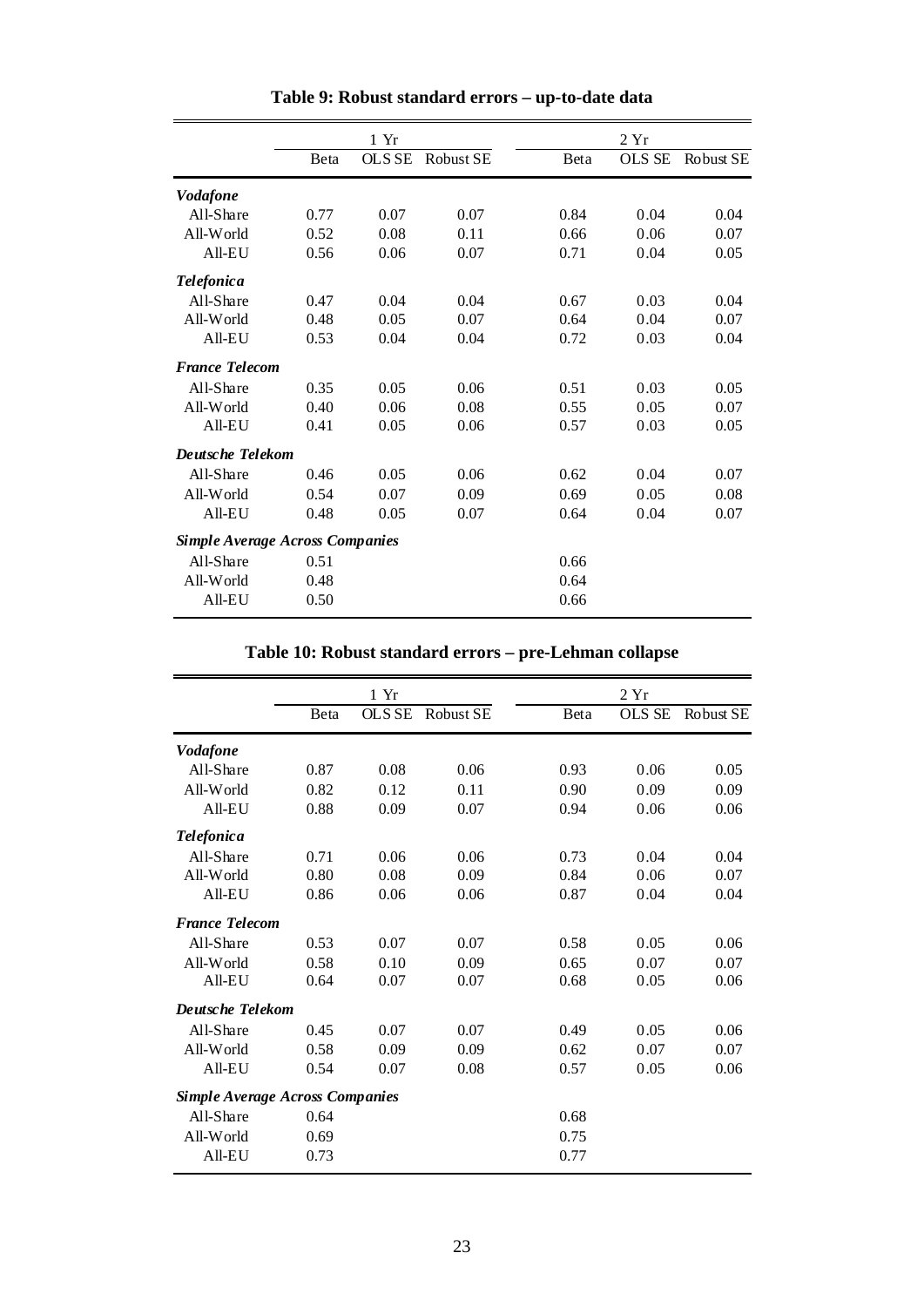#### **3.3 Normality of residuals**

We plot histograms of the "studentised residuals" to test for the normality of the residuals. The curve superimposed on the histograms is a standard normal distribution. If the error terms follow a normal distribution then the studentised residuals should follow the t-distribution, which for our size of sample is practically indistinguishable from the standard normal distribution. The histograms broadly resemble normal distributions except for the outliers: there are a few too many points a large number of standard deviations away from zero. Figure 17 to Figure 20 show histograms for two-year FTSE All-World regressions.

![](_page_25_Figure_2.jpeg)

![](_page_25_Figure_3.jpeg)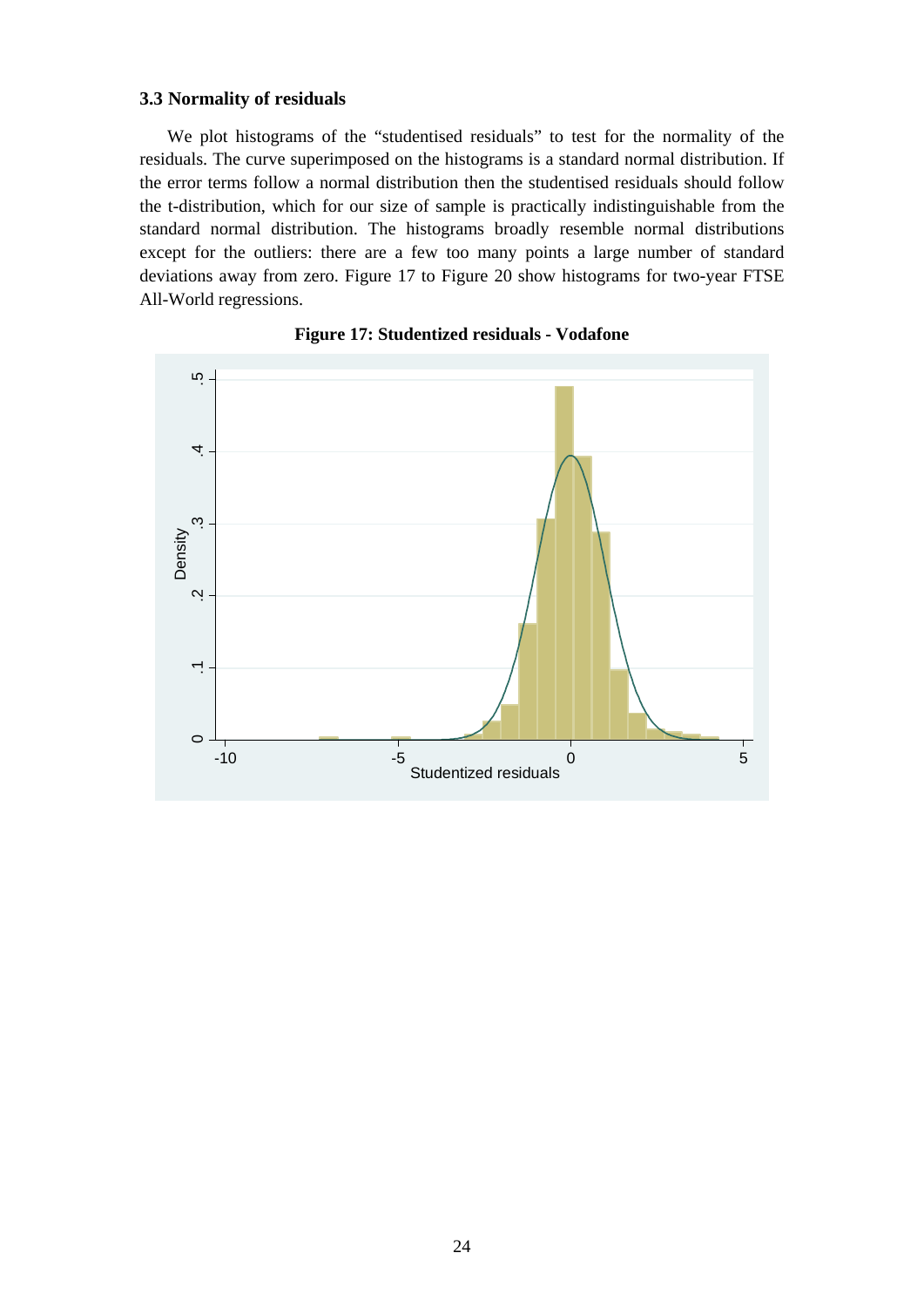![](_page_26_Figure_0.jpeg)

![](_page_26_Figure_1.jpeg)

**Figure 19: Studentized residuals – France Telecom** 

![](_page_26_Figure_3.jpeg)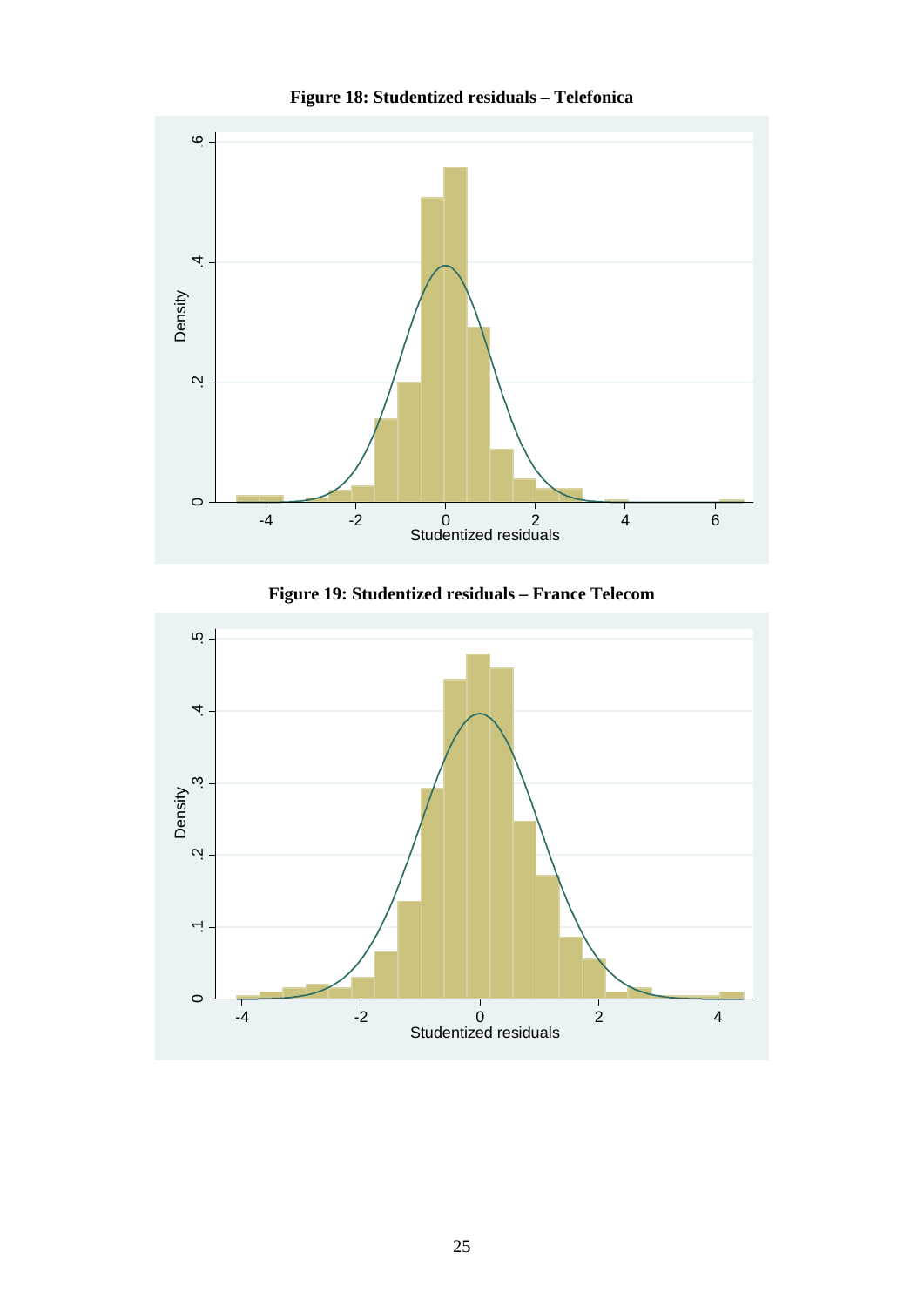![](_page_27_Figure_0.jpeg)

![](_page_27_Figure_1.jpeg)

## **3.4 Outliers**

We perform two analyses to understand the influence of particular points on our beta estimates. We repeat the standard OLS regressions but only after removing "influential outliers". We also perform an iterative regression that gives less weight to data points reporting large residuals and enjoying high leverage (i.e. influence on the regression line).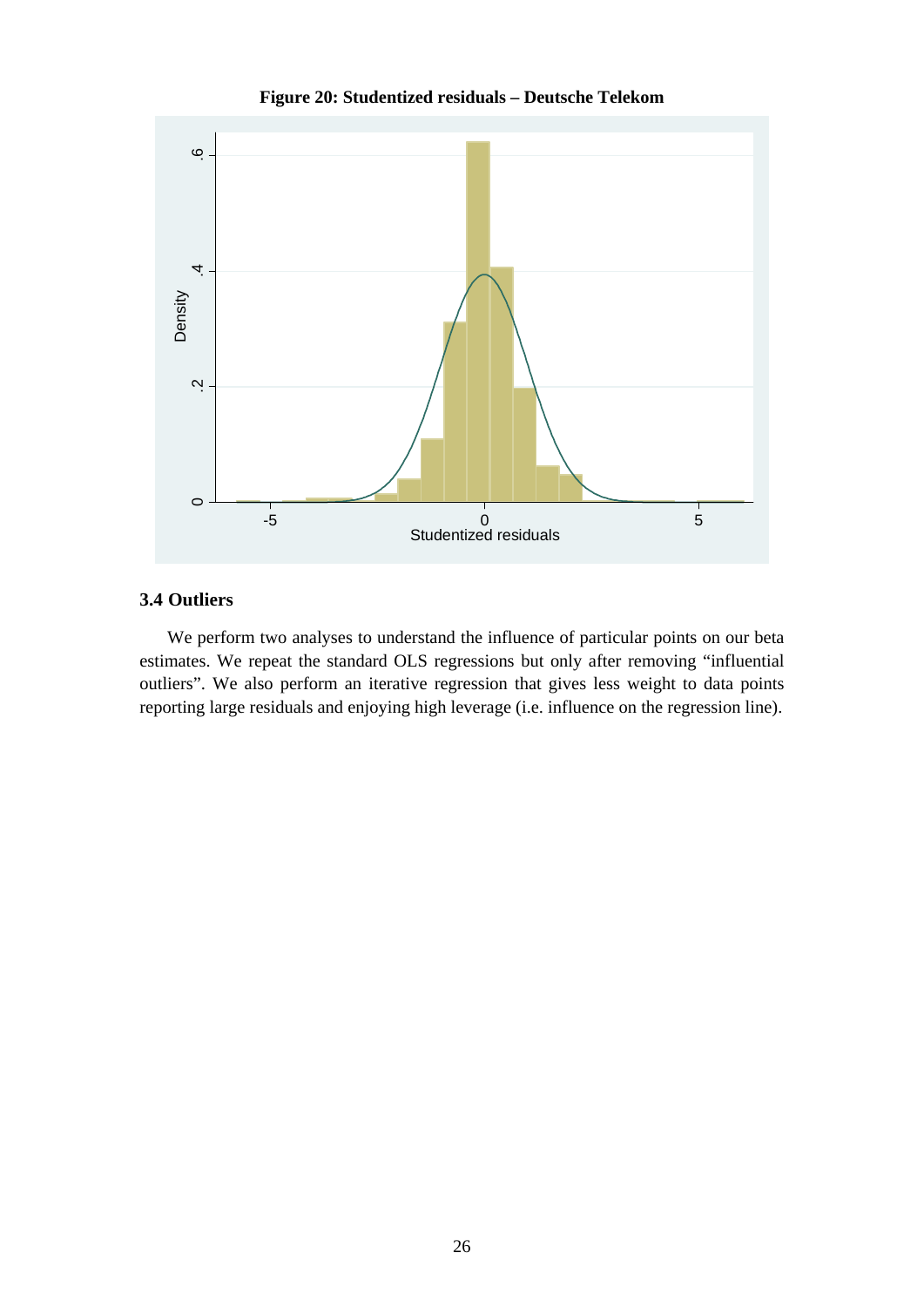To identify potential outliers we calculate the 'Cook's D' measure of the influence of each point on the regression outcome. A usual threshold is to classify points with a Cook's D score over 4/N (number of observations) as influential. Table 11 lists such influential dates for the two year betas calculated using up-to-date data. More than half of the influential "outliers" occurred during September to December 2008 – i.e. in the immediate aftermath of the collapse of Lehman Brothers. No other period of the data window contributes as many outliers.

| Vodafone                          |                    |                               | Telefonica   |                               |                     | France Telecom  |                     |                     | Deutsche Telekom |                               |                    |
|-----------------------------------|--------------------|-------------------------------|--------------|-------------------------------|---------------------|-----------------|---------------------|---------------------|------------------|-------------------------------|--------------------|
| FTSE All-                         |                    | FTSE All- FTSE All-           | FTSE All-    |                               | FTSE All- FTSE All- | FTSE All-       |                     | FTSE All- FTSE All- | FTSE All-        | FTSE All- FTSE All-           |                    |
| Share                             | World              | EU                            | Share        | World                         | EU                  | Share           | World               | EU                  | Share            | World                         | EU                 |
| 17-Mar-08                         | $23-Jan-08$        | $22$ -Jul-08                  | 4-Dec-07     | $21-Jan-08$                   | $7-Jan-08$          | $21-Jan-08$     | 6-Dec-07            | $21-Jan-08$         | $22-Ian-08$      | $23-Jan-08$                   | $23-Jan-08$        |
| $2-Jul-08$                        | $22-Jul-08$        | $19-$ Sep $-08$               | 21-Jan-08    | $23-Jan-08$                   | $21-Jan-08$         | $23-Jan-08$     | $21-Ian-08$         | $23-Jan-08$         |                  | 23-Jan-08 19-Mar-08 19-Mar-08 |                    |
| 22-Jul-08                         | $9-Sep-08$         | $25-$ Sep $-08$               | $23$ -Jan-08 | 24-Jan-08                     | $23-Jan-08$         | 7-Feb-08        | $23$ -Jan-08        | 7-Feb-08            |                  | 17-Mar-08 16-May-08 16-May-08 |                    |
| 19-Sep-08                         | $19-Sep-08$        | $6$ -Oct-08                   | 24-Jan-08    | $5$ -Feb $-08$                | 5-Feb-08            | 17-Mar-08       |                     | 18-Mar-08 17-Mar-08 |                  | 19-Mar-08 19-May-08 19-May-08 |                    |
| $25-Sep-08$                       | $25-Sep-08$        | $10$ -Oct-08                  | 5-Feb-08     | 25-Mar-08                     | 22-Jul-08           | 18-Mar-08       | 20-Mar-08           | 18-Mar-08           | 16-May-08        | $22$ -Jul-08                  | $15-$ Sep $-08$    |
| $6$ -Oct-08                       | $2$ -Oct-08        | $13-Oct-08$                   | $2-Ju1-08$   | $22$ -Jul-08                  | $16-Sep-08$         | $16$ -Apr-08    | $16$ -Apr-08        | $16$ -Apr-08        | 19-May-08        | $15-Sep-08$                   | $19-$ Sep $-08$    |
| $10$ -Oct-08                      | $7-Oct-08$         | $15-Oct-08$                   | 22-Jul-08    | $19-Sep-08$                   | $19-Sep-08$         | $17-Apr-08$     | $17-Apr-08$         | $17-Apr-08$         | $15-Sep-08$      | $29-Sep-08$                   | $29-$ Sep $-08$    |
| $13-Oct-08$                       | $10-Oct-08$        | 17-Oct-08                     | $16-Sep-08$  | $30-Sep-08$                   | $29-Sep-08$         | $5-Jun-08$      | $5-J$ un- $08$      | $5 - Jun-08$        | $19-Sep-08$      | $30-Sep-08$                   | $30-$ Sep $-08$    |
| $17-Oct-08$                       | $13-Oct-08$        | 22-Oct-08                     | 29-Sep-08    | $6$ -Oct-08                   | 8-Oct-08            | 30-Jun-08       | 30-Jun-08           | 30-Jun-08           | 29-Sep-08        | $7-Oct-08$                    | $6-Oct-08$         |
| $20$ -Oct-08                      | $15-Oct-08$        | 27-Oct-08                     | 8-Oct-08     | $7-Oct-08$                    | $10-Oct-08$         | $1-Jul-08$      | $2-Jul-08$          | 1-Jul-08            | 30-Sep-08        | $9-Oct-08$                    | $9-Oct-08$         |
| 22-Oct-08                         | $17-Oct-08$        | 28-Oct-08                     | 10-Oct-08    | 8-Oct-08                      | $13-Oct-08$         | $2-Jul-08$      | 22-Jul-08           | $8-Sep-08$          | $9$ -Oct-08      | $10-Oct-08$                   | $10-Oct-08$        |
| 28-Oct-08                         | $20$ -Oct-08       | 29-Oct-08                     | 13-Oct-08    | $10$ -Oct-08                  | $14-Oct-08$         | $8-$ Sep $-08$  | $8-Sep-08$          | 16-Sep-08           | $10$ -Oct-08     | $13-Oct-08$                   | 13-Oct-08          |
| $29-Oct-08$                       | $22$ -Oct-08       | $3-Nov-08$                    | $17-Oct-08$  | $13-Oct-08$                   | $17-Oct-08$         | $16-$ Sep $-08$ | $16-Sep-08$         | $19-Sep-08$         | $13-Oct-08$      | $15-Oct-08$                   | 15-Oct-08          |
| $4-Nov-08$                        | $27-Oct-08$        | 6-Nov-08                      | 22-Oct-08    | 17-Oct-08                     | $22-Oct-08$         | 19-Sep-08       | $19-Sep-08$         | 8-Oct-08            | 15-Oct-08        | $17-Oct-08$                   | 16-Oct-08          |
| $6-Nov-08$                        |                    | 29-Oct-08 11-Nov-08           | 27-Oct-08    | 22-Oct-08                     | 28-Oct-08           | 8-Oct-08        | $6$ -Oct-08         | $10$ -Oct-08        | 16-Oct-08        | $24-Oct-08$                   | 17-Oct-08          |
| $11-Nov-08$                       |                    | 30-Oct-08 12-Nov-08           | 28-Oct-08    | 27-Oct-08                     | 29-Oct-08           | $10-Oct-08$     | $7-Oct-08$          | 13-Oct-08           | 17-Oct-08        | $27-Oct-08$                   | 24-Oct-08          |
| $12-Nov-08$                       |                    | 3-Nov-08 17-Nov-08            | 29-Oct-08    | 28-Oct-08                     | $4-Nov-08$          | $13-Oct-08$     | 8-Oct-08            | $15-Oct-08$         | 24-Oct-08        | 28-Oct-08                     | 27-Oct-08          |
| $21-Nov-08$                       |                    | 6-Nov-08 21-Nov-08            | $4-Nov-08$   | $29-Oct-08$                   | 6-Nov-08            | $15-Oct-08$     | $10$ -Oct-08        | $16-Oct-08$         | $27-Oct-08$      | $29-Oct-08$                   | 29-Oct-08          |
|                                   |                    | 24-Nov-08 11-Nov-08 24-Nov-08 | $6-Nov-08$   |                               | 4-Nov-08 11-Nov-08  | $16-Oct-08$     | 13-Oct-08           | $17-Oct-08$         | 29-Oct-08        | $30-Oct-08$                   | 7-Nov-08           |
|                                   | 8-Dec-08 12-Nov-08 | $8-Dec-08$                    | $12-Nov-08$  | $6-Nov-08$                    | 12-Nov-08           | $17-Oct-08$     | 15-Oct-08           | 24-Oct-08           | 7-Nov-08         |                               | 7-Nov-08 11-Nov-08 |
|                                   | 3-Feb-09 17-Nov-08 | $2-Ian-09$                    |              | 20-Nov-08 12-Nov-08 20-Nov-08 |                     | 24-Oct-08       | 24-Oct-08           | 29-Oct-08           |                  | 13-Nov-08 14-Nov-08 20-Nov-08 |                    |
| 30-Mar-09 21-Nov-08               |                    | 5-Jan-09                      | $1-Dec-08$   | 13-Nov-08                     | $1-Dec-08$          | $29-Oct-08$     | 28-Oct-08           | 30-Oct-08           |                  | 20-Nov-08 20-Nov-08 21-Nov-08 |                    |
|                                   | 2-Apr-09 24-Nov-08 | 3-Feb-09                      | 5-Jan-09     | 14-Nov-08                     | 26-Jan-09           | 30-Oct-08       | $29-Oct-08$         | $6-No$ v-08         |                  | 21-Nov-08 21-Nov-08 24-Nov-08 |                    |
| 24-Apr-09                         | $8-Dec-08$         | 30-Mar-09                     | 6-Jan-09     | 20-Nov-08                     | 29-Jan-09           | $6-Nov-08$      | $30$ -Oct-08        | $20-Nov-08$         |                  | 24-Nov-08 24-Nov-08 27-Nov-08 |                    |
| 19-May-09                         |                    | 21-Jan-09 31-Mar-09           |              | 27-Jan-09 21-Nov-08           | 20-Feb-09           | $13-Nov-08$     |                     | 6-Nov-08 24-Nov-08  | 27-Nov-08        | $20-Ian-09$                   | $2$ -Dec $-08$     |
| 17-Jun-09                         | 3-Feb-09           | $2-Apr-09$                    | 26-Feb-09    | 24-Nov-08                     | 26-Feb-09           |                 | 20-Nov-08 14-Nov-08 | 8-Dec-08            | 5-Dec-08         | $9-Apr-09$                    | 5-Dec-08           |
|                                   | 23-Mar-09          | $9-Apr-09$                    | $2-Mar-09$   | $1-Dec-08$                    | $2-Mar-09$          |                 | 24-Nov-08 20-Nov-08 | $26$ -Jan-09        | 8-Dec-08         | $21 - Apr-09$                 | 8-Dec-08           |
|                                   | $9-Apr-09$         | $22-Apr-09$                   | 4-Mar-09     | 5-Dec-08                      | 4-Mar-09            |                 | 8-Dec-08 21-Nov-08  | $2$ -Feb-09         | $6-Jan-09$       |                               | 20-Jan-09          |
|                                   |                    | 39940                         | 30-Apr-09    | $11$ -Dec-08                  | 10-Mar-09           |                 | 18-Dec-08 24-Nov-08 | 3-Feb-09            | 3-Feb-09         |                               | 26-Jan-09          |
|                                   |                    | 39952                         | $12-May-09$  | 17-Dec-08                     | $2-Apr-09$          | $31 - Dec-08$   | 8-Dec-08            | 20-Feb-09           | 21-Apr-09        |                               | 3-Feb-09           |
|                                   |                    | 39981                         |              | $27-Jan-09$                   | $9-Apr-09$          | $6$ -Jan-09     |                     | 9-Apr-09 10-Mar-09  | 5-May-09         |                               | 20-Feb-09          |
|                                   |                    |                               |              | 26-Feb-09                     | $30-Apr-09$         | $26$ -Jan-09    |                     | $2-Apr-09$          | 17-Jun-09        |                               | 19-Mar-09          |
|                                   |                    |                               |              |                               | 9-Apr-09 12-May-09  | 30-Jan-09       |                     | 9-Apr-09            |                  |                               | $9-Apr-09$         |
|                                   |                    |                               |              |                               | 21-May-09           | 2-Feb-09        |                     | 17-Jun-09           |                  |                               | $21-Apr-09$        |
|                                   |                    |                               |              |                               |                     | 4-Feb-09        |                     |                     |                  |                               | 22-Apr-09          |
|                                   |                    |                               |              |                               |                     | 25-Mar-09       |                     |                     |                  |                               | 17-Jun-09          |
|                                   |                    |                               |              |                               |                     | $2-Apr-09$      |                     |                     |                  |                               | 24-Jun-09          |
|                                   |                    |                               |              |                               |                     | 5-May-09        |                     |                     |                  |                               |                    |
| % of Outliers During Sep-Dec 2008 |                    |                               |              |                               |                     |                 |                     |                     |                  |                               |                    |
| 65%                               | 61%                | 55%                           | 57%          | 52%                           | 50%                 | 45%             | 55%                 | 50%                 | 53%              | 63%                           | 46%                |

**Table 11: Removing influential outliers, one-year regressions** 

Table 12 and Table 13 compare the beta estimates obtained using standard OLS with those obtained through the iterative regression giving less weight to outliers and through a regression with all influential outliers removed. The broad similarity between the standard beta estimates and the other estimates provides confidence that outliers are not driving the results.